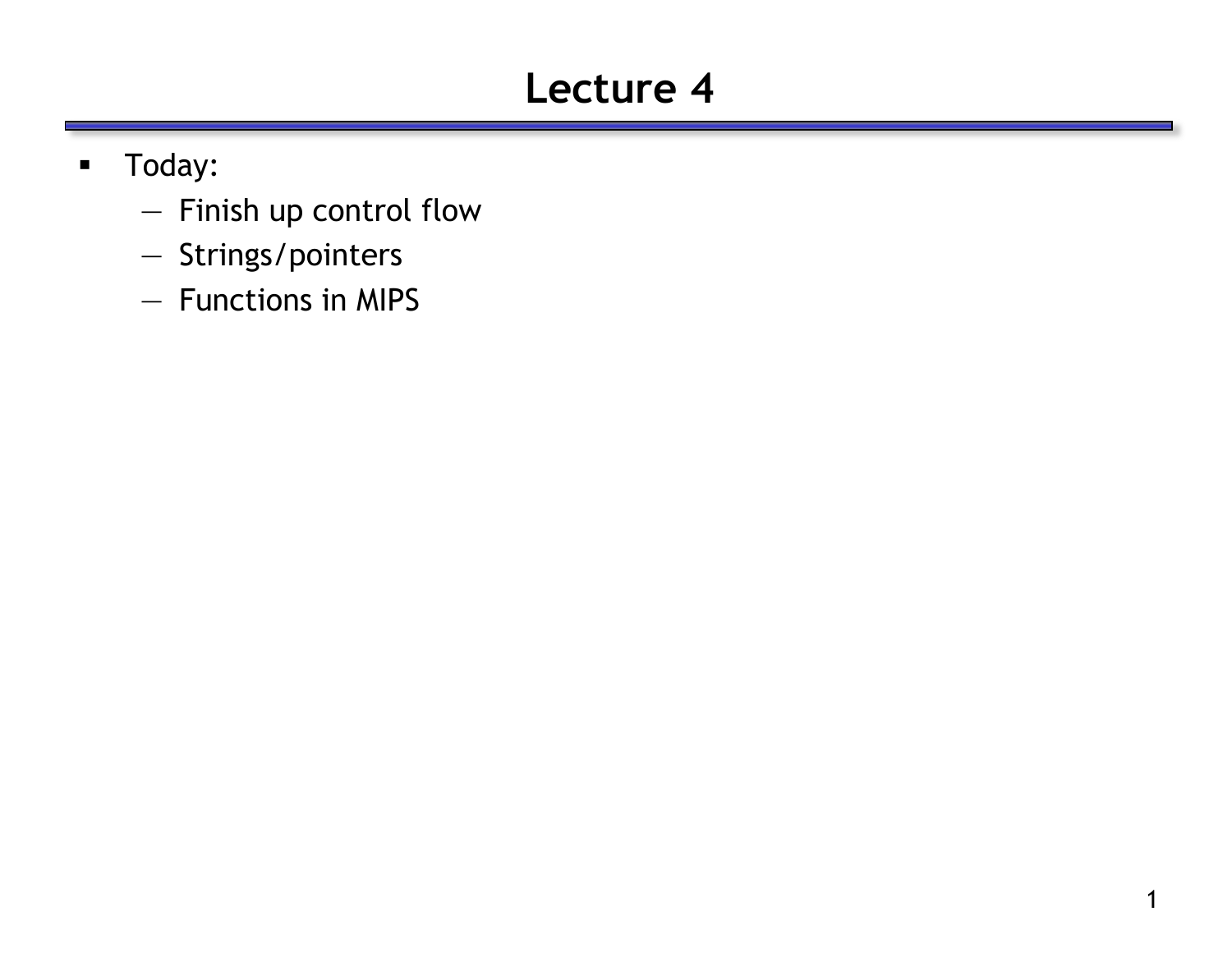**Loop: j Loop # goto Loop**

```
for (i = 0; i < 4; i++) {
   // stuff
}
```

```
add $t0, $zero, $zero # i is initialized to 0, $t0 = 0
Loop: // stuff
      addi $t0, $t0, 1 # i ++
      slti $t1, $t0, 4 # $t1 = 1 if i < 4
      bne $t1, $zero, Loop # go to Loop if i < 4
```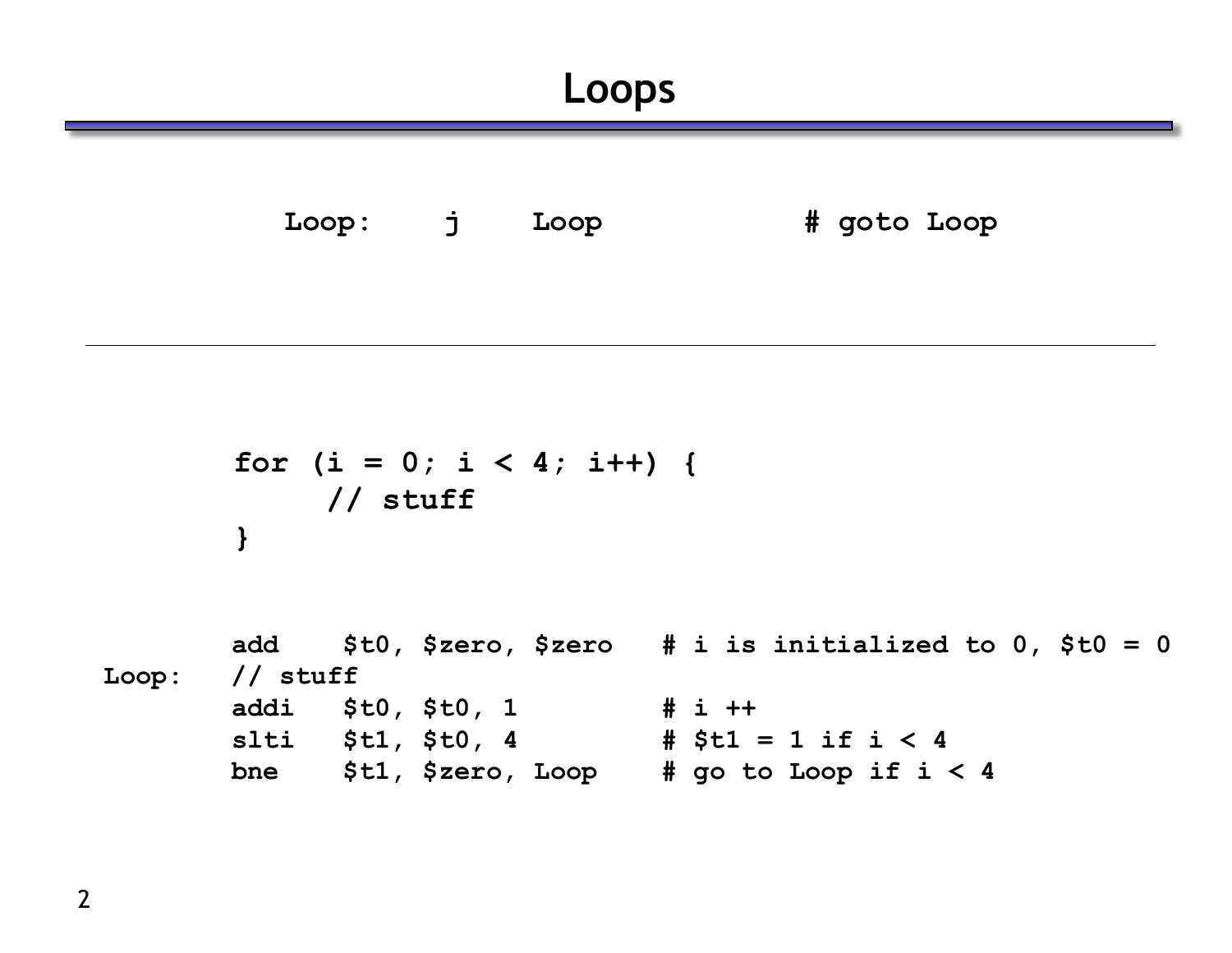#### **Control-flow Example**

Let's write a program to count how many bits are set in a 32-bit word.

```
.text
                        main:
                               li $a0, 0x1234 ## input = 0x1234
                               li $t0, 0 ## int count = 0;
                               li $t1, 0 ## for (int i = 0 
                        main_loop:
                               bge $t1, 32, main_exit ## exit loop if i >= 32 
                               andi $t2, $a0, 1 ## bit = input & 1
                               beq $t2, $0, main_skip ## skip if bit == 0
                               addi $t0, $t0, 1 ## count ++
                        main_skip:
                               srl $a0, $a0, 1 ## input = input >> 1
                               add $t1, $t1, 1 ## i ++
                               j main_loop
                        main_exit:
                               jr $ra
int count = 0;
for (int i = 0 ; i < 32 ; i ++) {
  int bit = input & 1;
 if (bit != 0) {
   count ++;
  }
 input = input >> 1;
}
```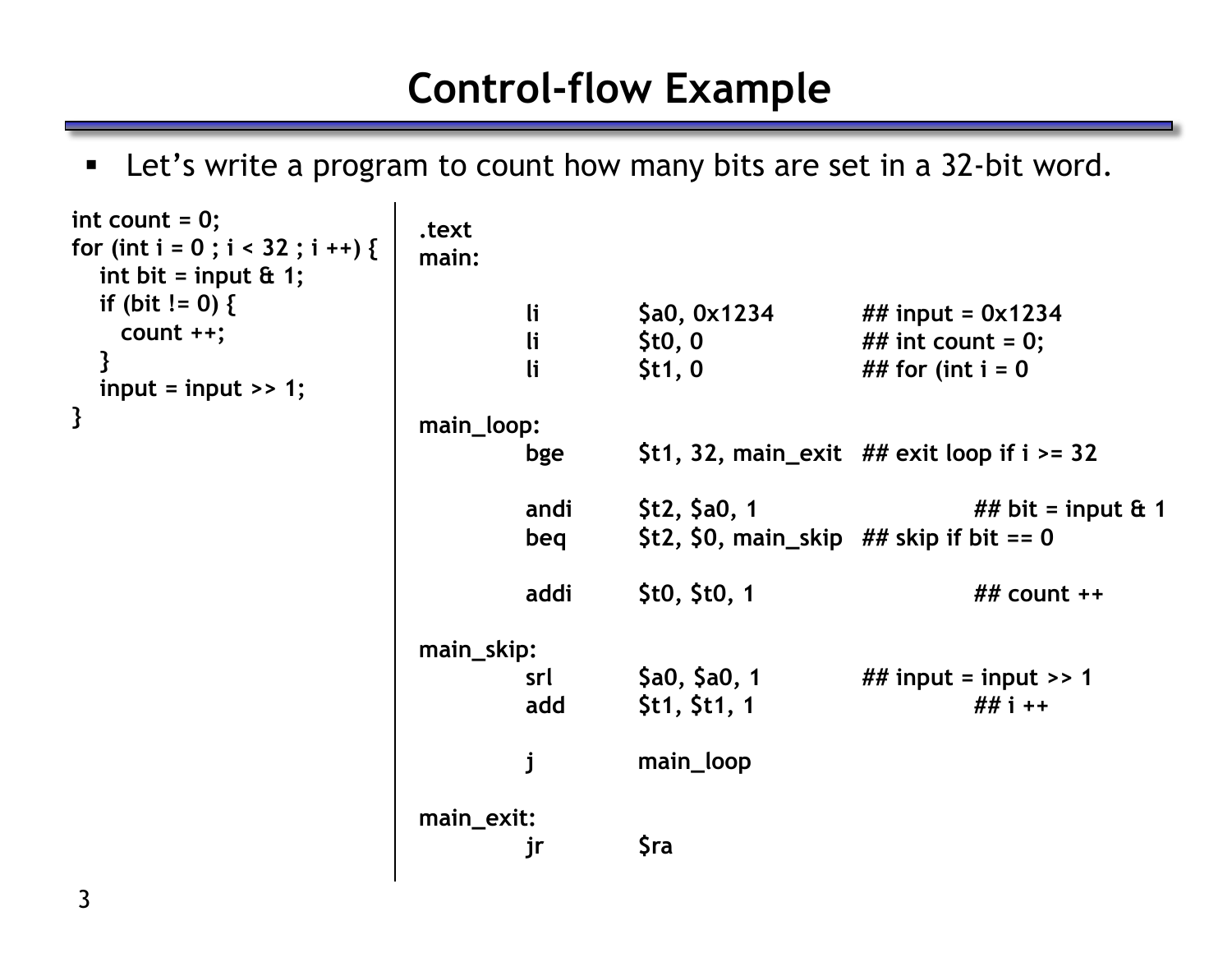## **Translating an if-then-else statements**

If there is an else clause, it is the target of the conditional branch

— And the then clause needs a jump over the else clause



— Drawing the control-flow graph can help you out.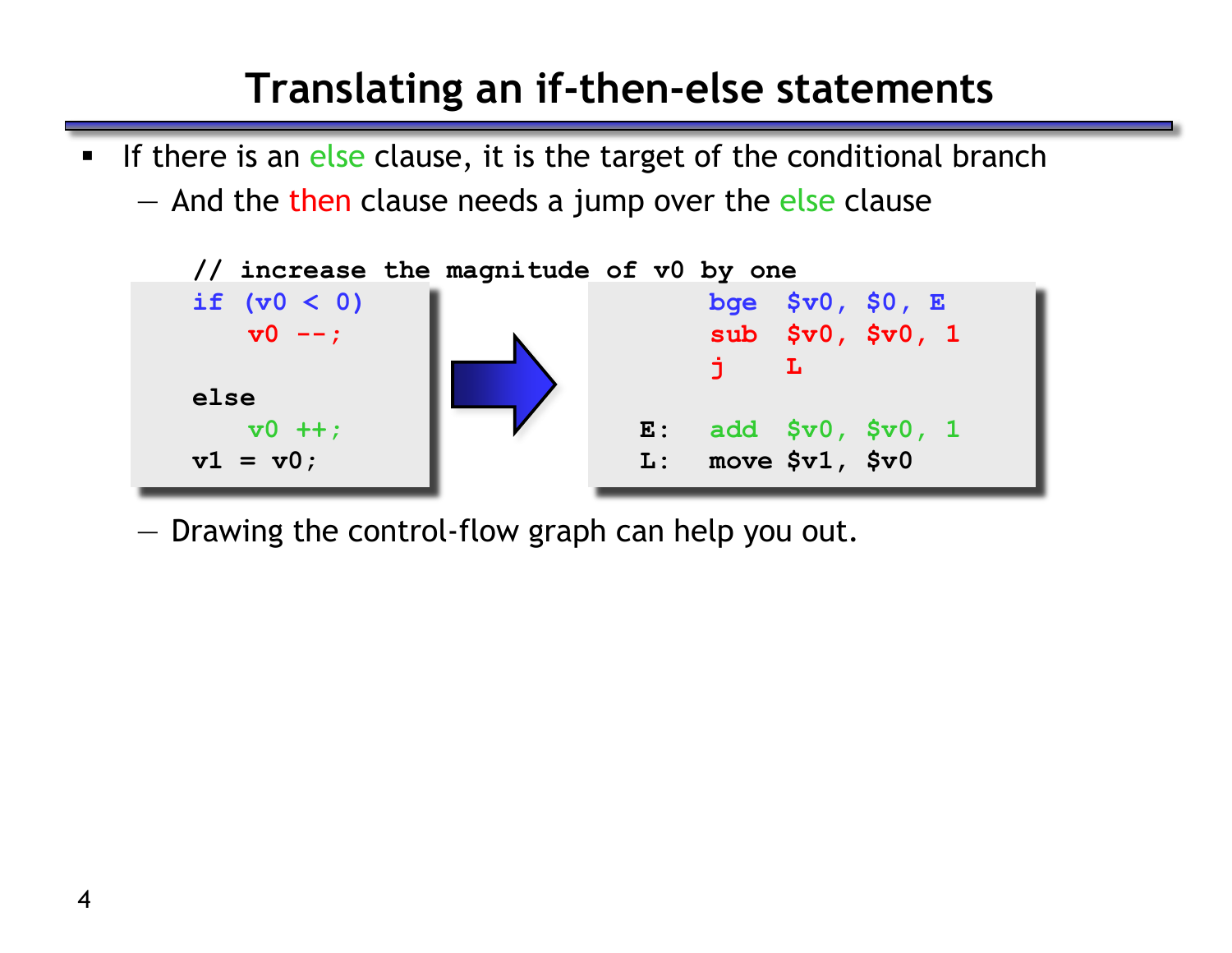**Many high-level languages support multi-way branches, e.g.** 

```
switch (two_bits) {
 case 0: break;
 case 1: /* fall through */
 case 2: count ++; break;
 case 3: count += 2; break;
}
```
We could just translate the code to if, thens, and elses:

```
if ((two bits == 1) || (two bits == 2)) {
  count ++;
} else if (two_bits == 3) {
  count += 2; 
}
```
**This isn't very efficient if there are many, many cases.**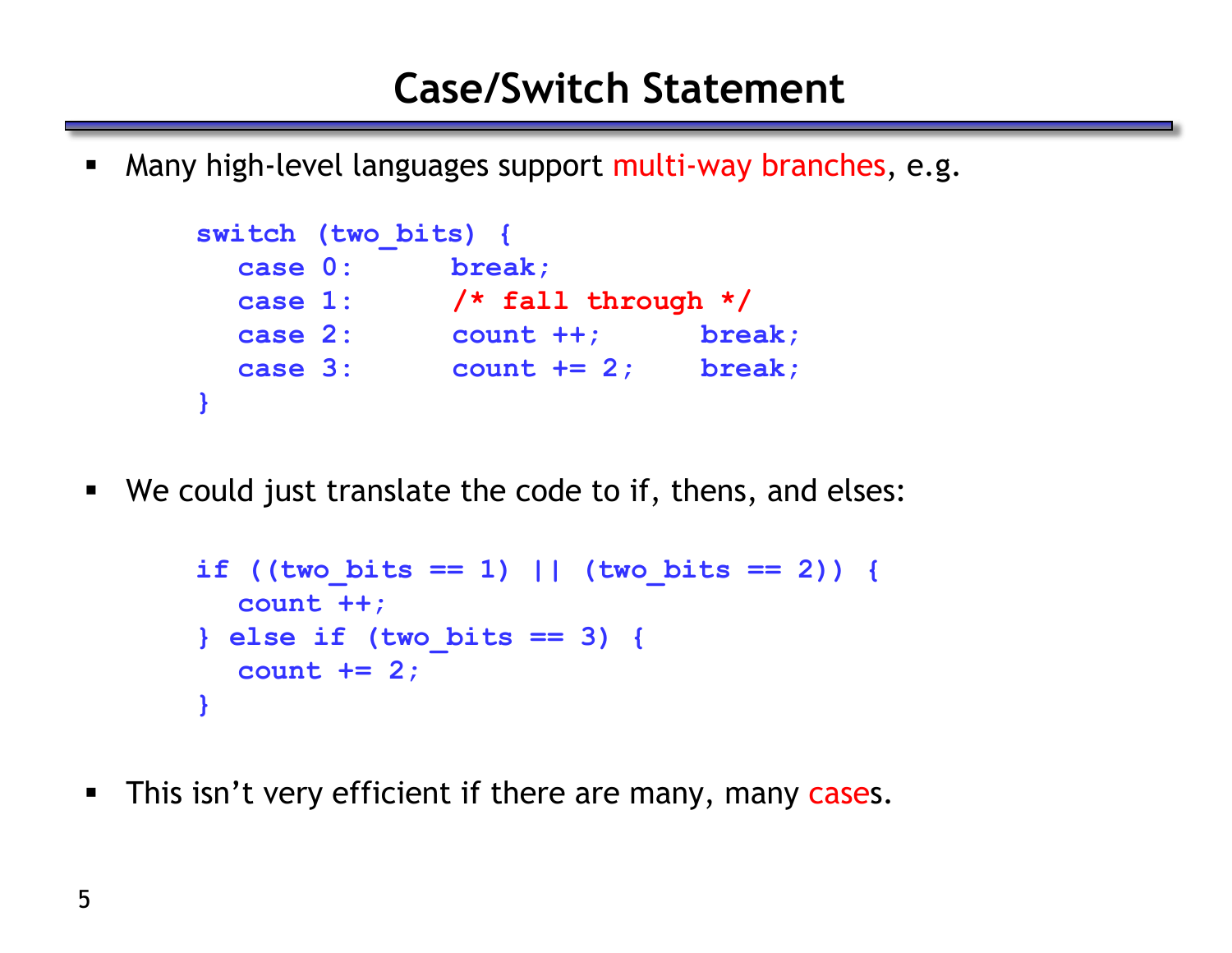#### **Case/Switch Statement**

```
switch (two_bits) {
 case 0: break;
 case 1: /* fall through */
 case 2: count ++; break;
 case 3: count += 2; break;
}
```
- Alternatively, we can:
	- 1. Create an array of jump targets
	- 2. Load the entry indexed by the variable two\_bits
	- 3. Jump to that address using the jump register, or jr, instruction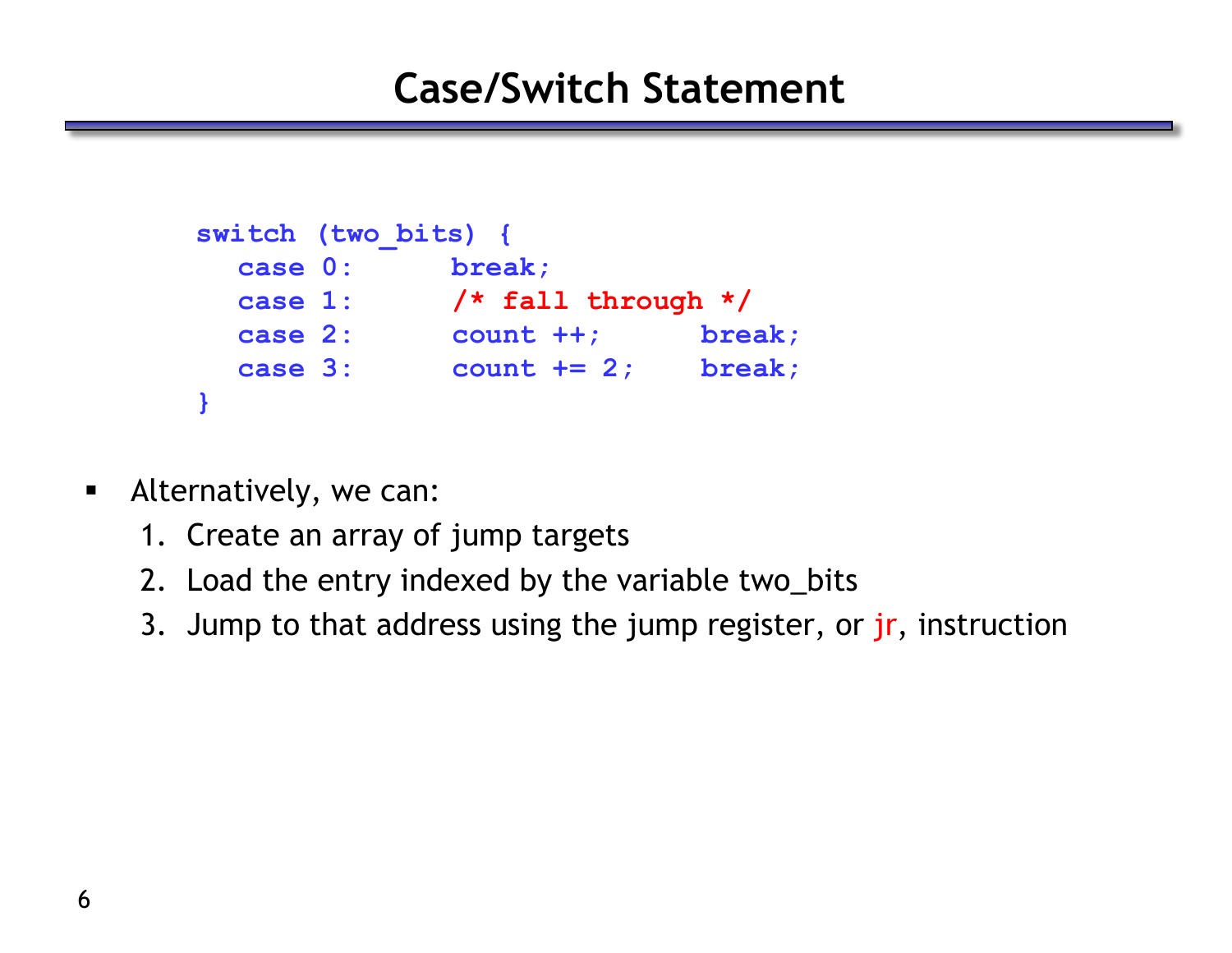#### **Representing strings**

- A C-style string is represented by an array of bytes.
	- Elements are one-byte ASCII codes for each character.
	- A 0 value marks the end of the array.

| 32 | space        | 48 | 0                         | 64 | $\circledcirc$ | 80 | P            | 96  | $\mathbf{v}$ | 112 | p            |
|----|--------------|----|---------------------------|----|----------------|----|--------------|-----|--------------|-----|--------------|
| 33 |              | 49 | 1                         | 65 | A              | 81 | Q            | 97  | a            | 113 | q            |
| 34 | ,,           | 50 | $\overline{2}$            | 66 | B              | 82 | $\mathsf{R}$ | 98  | $\mathsf b$  | 114 |              |
| 35 | $\#$         | 51 | $\overline{3}$            | 67 | $\mathsf C$    | 83 | $\mathsf{S}$ | 99  | $\mathsf C$  | 115 | $\mathsf{S}$ |
| 36 | \$           | 52 | $\overline{\mathcal{A}}$  | 68 | D              | 84 | Τ            | 100 | d            | 116 |              |
| 37 | $\%$         | 53 | 5                         | 69 | E              | 85 | U            | 101 | e            | 117 | u            |
| 38 | $\mathbf{a}$ | 54 | 6                         | 70 | F              | 86 | $\mathsf{V}$ | 102 | f            | 118 | $\mathsf{V}$ |
| 39 | $\mathbf{v}$ | 55 | 7                         | 71 | G              | 87 | W            | 103 | g            | 119 | W            |
| 40 |              | 56 | 8                         | 72 | H              | 88 | X            | 104 | h            | 120 | X            |
| 41 |              | 57 | 9                         | 73 |                | 89 | Y            | 105 |              | 121 | y            |
| 42 | $\star$      | 58 | $\bullet$                 | 74 | J              | 90 | Z            | 106 | п            | 122 | Z            |
| 43 | $\ddot{}$    | 59 | $\bullet$<br>$\mathbf{v}$ | 75 | K              | 91 |              | 107 | k            | 123 |              |
| 44 | ,            | 60 | $\prec$                   | 76 |                | 92 |              | 108 |              | 124 |              |
| 45 |              | 61 | $=$                       | 77 | M              | 93 |              | 109 | m            | 125 |              |
| 46 |              | 62 | $\geq$                    | 78 | N              | 94 | $\lambda$    | 110 | n            | 126 |              |
| 47 |              | 63 | ?                         | 79 | $\mathsf{O}$   | 95 |              | 111 | $\mathbf O$  | 127 | del          |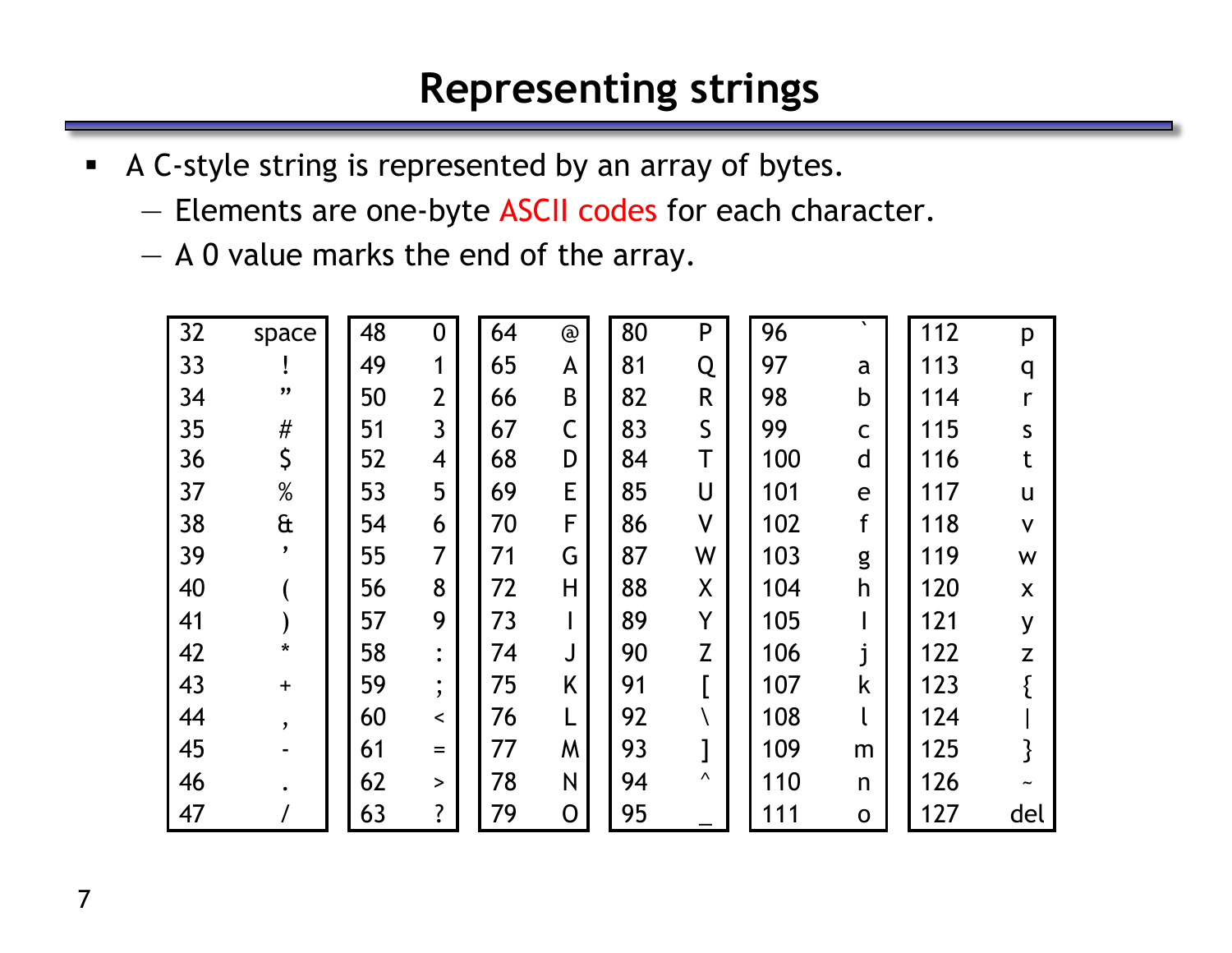#### **Null-terminated Strings**

■ For example, "Harry Potter" can be stored as a 13-byte array.

| 72 97 114 114 121 32 80 111 116 116 101 114 0 |  |  |  |  |  |  |
|-----------------------------------------------|--|--|--|--|--|--|
| Harry Potter\0                                |  |  |  |  |  |  |

Since strings can vary in length, we put a 0, or null, at the end of the string.

— This is called a null-terminated string

- **EXECOMPUTE COMPUTE:** Computing string length
	- We'll look at two ways.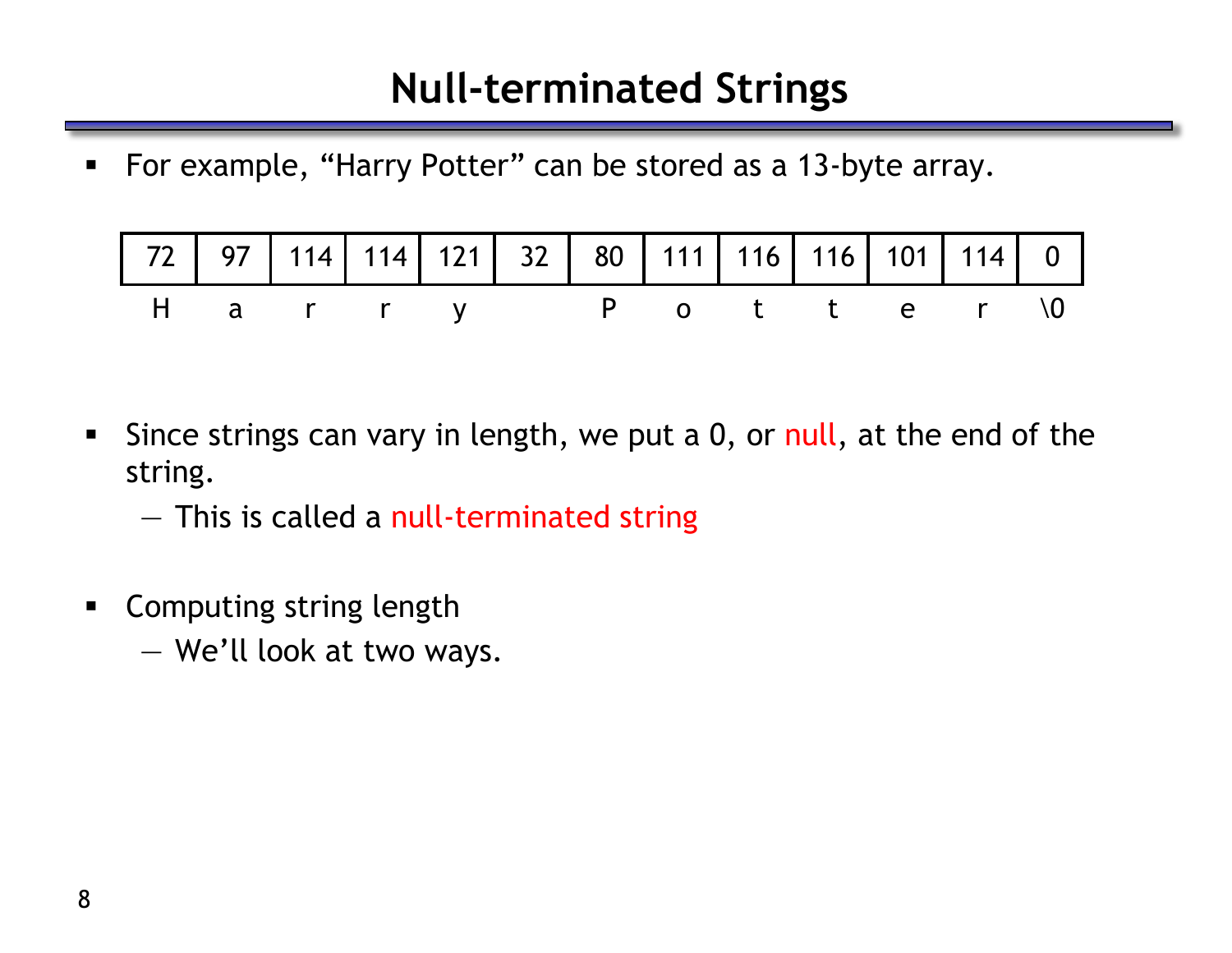```
int foo(char *s) { 
int L = 0;
while (*s++) { 
    ++L;} 
return L; 
}
```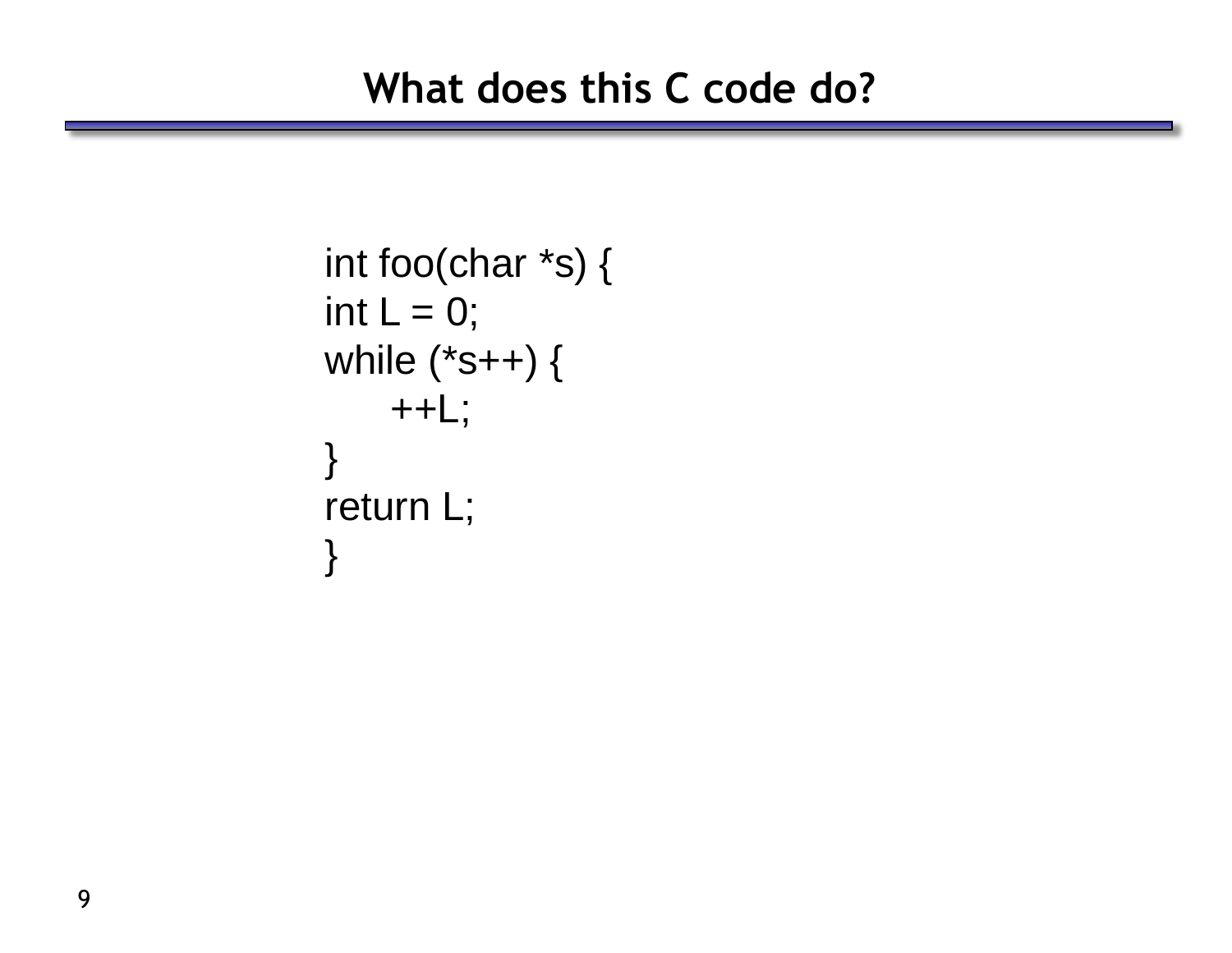# **Array Indexing Implementation of strlen**

```
int strlen(char *string) {
   int len = 0;
   while (string[len] != 0) {
      len ++;
   }
   return len;
}
```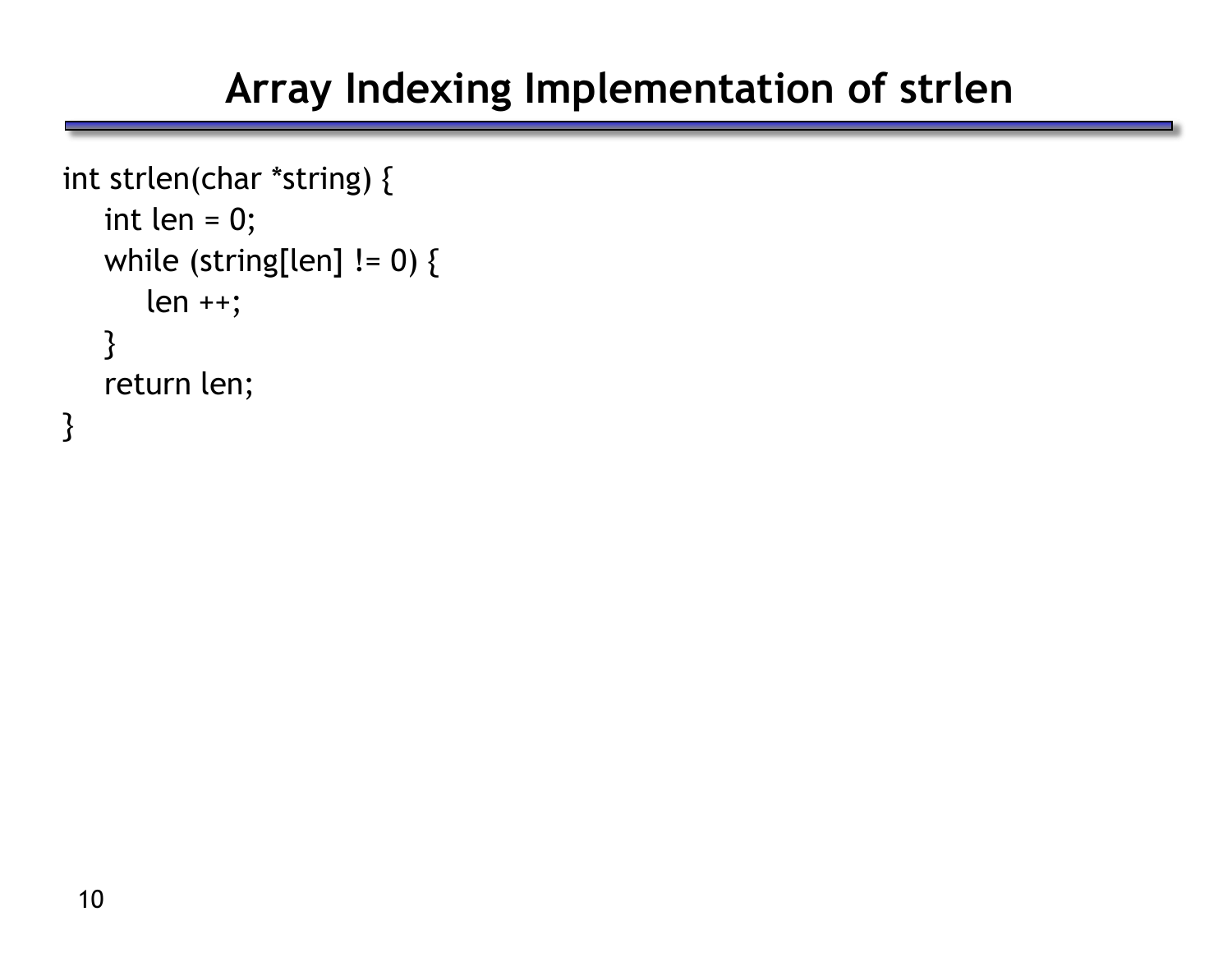# **Pointers & Pointer Arithmetic**

 Many programmers have a vague understanding of pointers — Looking at assembly code is useful for their comprehension.

```
int strlen(char *string) {
   int len = 0;
   while (string[len] != 0) {
      len ++;
   }
   return len;
}
```

```
int strlen(char *string) {
   int len = 0;
   while (*string != 0) {
      string ++;
      len ++;
   }
   return len;
}
```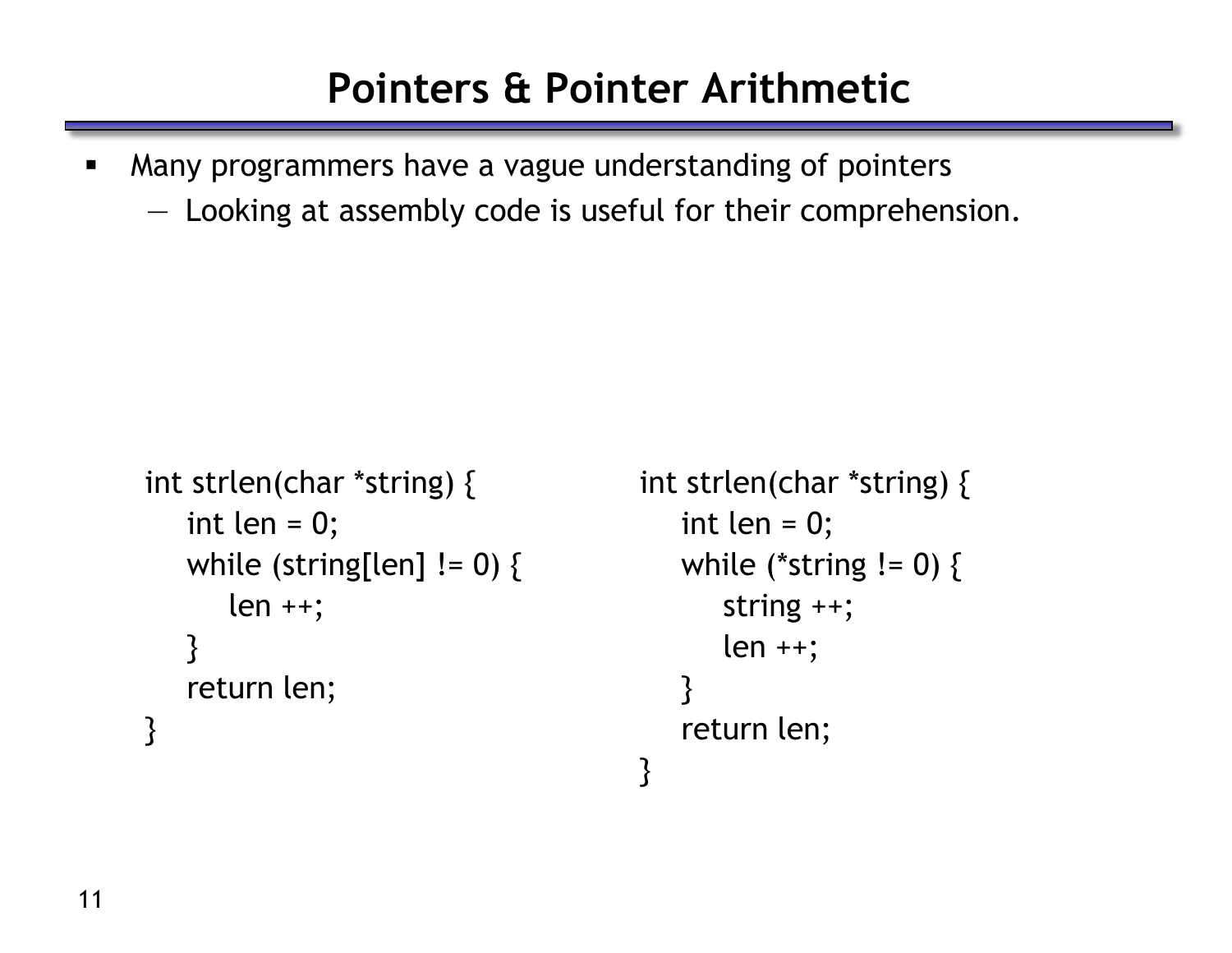#### **What is a Pointer?**

- A pointer is an address.
- **Two pointers that point to the same thing hold the same address**
- **Dereferencing a pointer means loading from the pointer's address**
- A pointer has a type; the type tells us what kind of load to do
	- Use load byte (lb) for char \*
	- Use load half (lh) for short \*
	- Use load word (lw) for int \*
	- Use load single precision floating point (l.s) for float \*
- **Pointer arithmetic is often used with pointers to arrays** 
	- $-$  Incrementing a pointer (i.e.,  $++$ ) makes it point to the next element
	- The amount added to the point depends on the type of pointer
		- pointer = pointer + sizeof(*pointer's type)*
			- 1 for char \*, 4 for int \*, 4 for float \*, 8 for double \*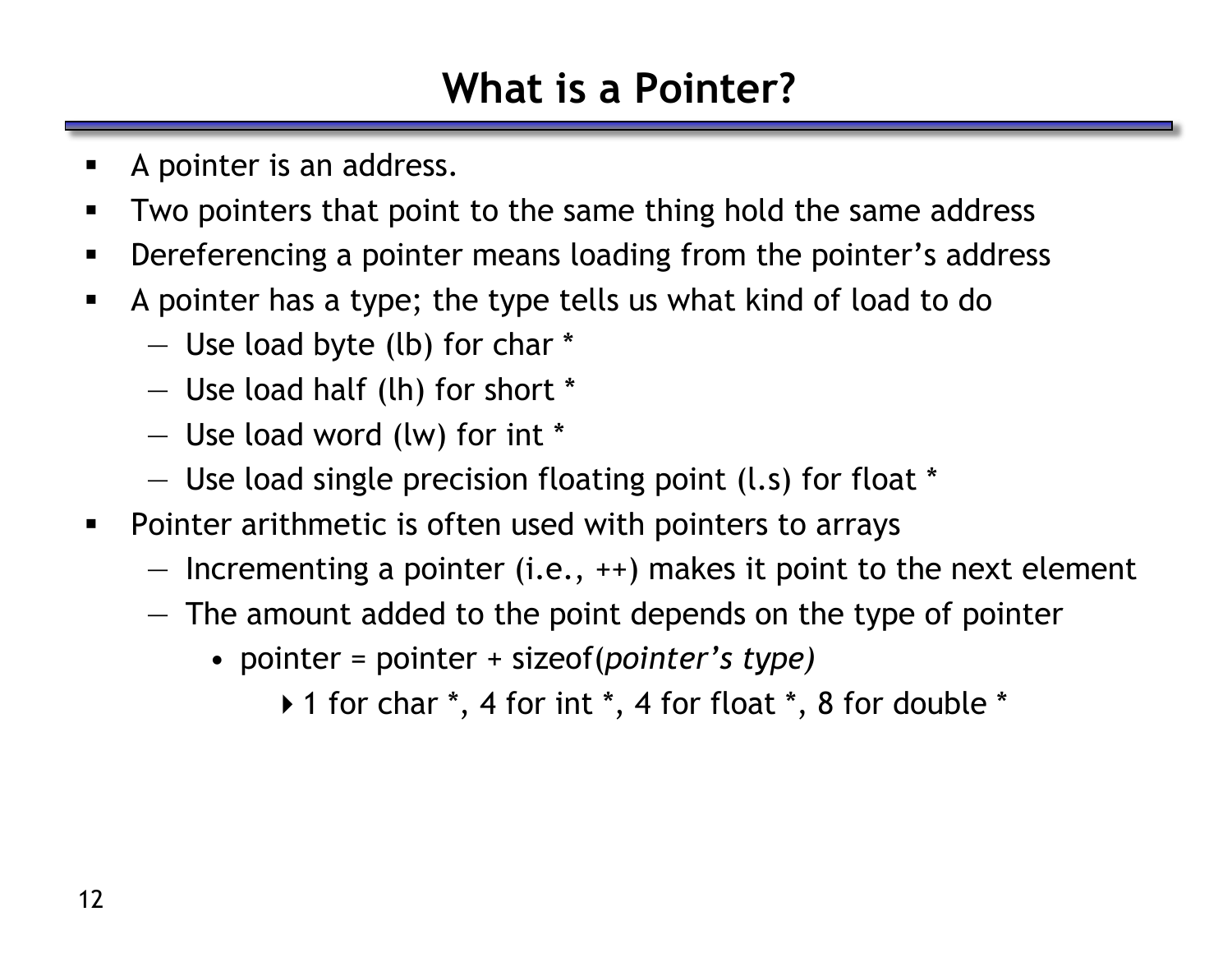```
int strlen(char *string) {
   int len = 0;
   while (*string != 0) {
      string ++;
      len ++;
   }
   return len;
```
}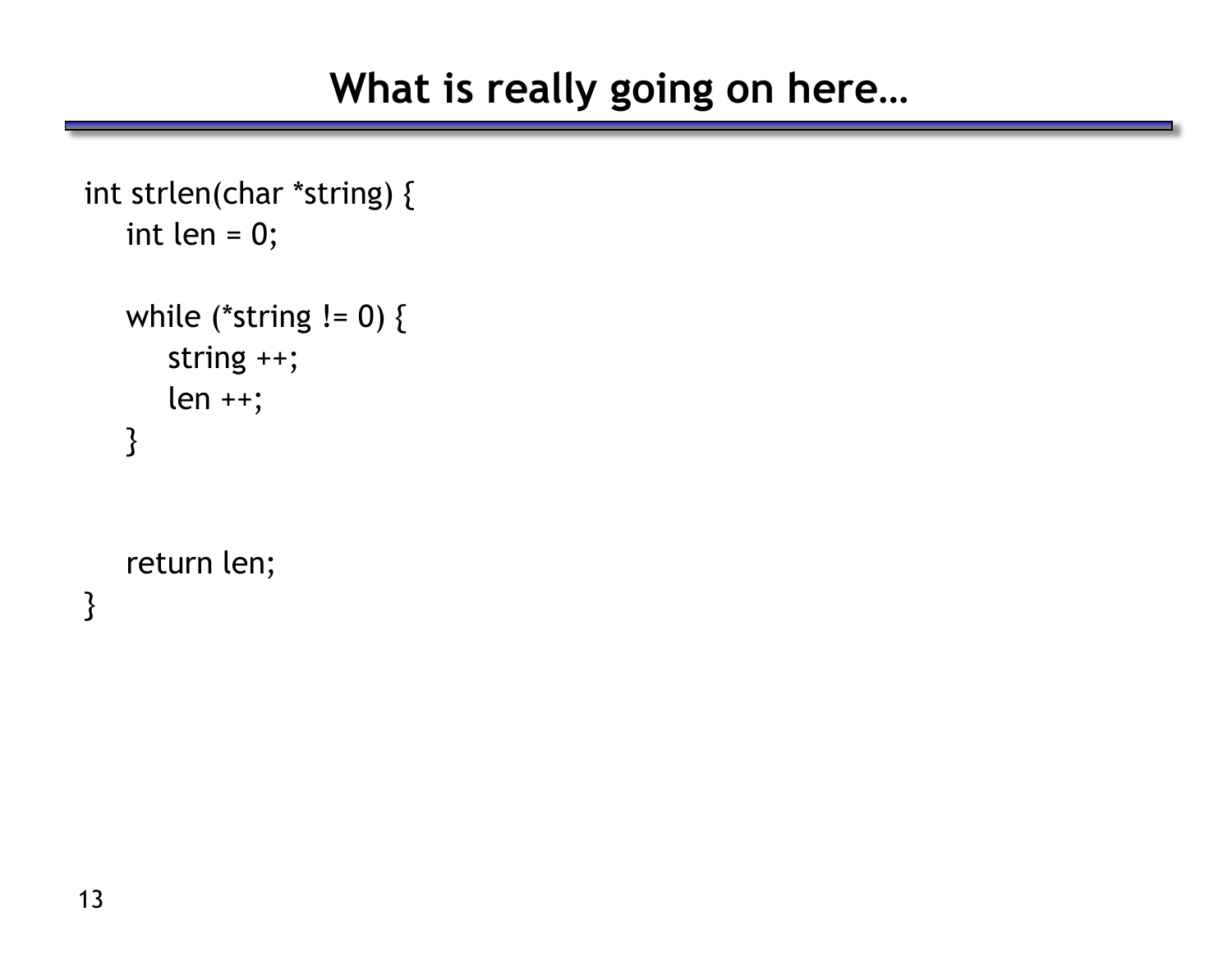#### **Pointers Summary**

- **Pointers are just addresses!!** 
	- "Pointees" are locations in memory
- **Pointer arithmetic updates the address held by the pointer** 
	- "string ++" points to the next element in an array
	- Pointers are typed so address is incremented by sizeof(pointee)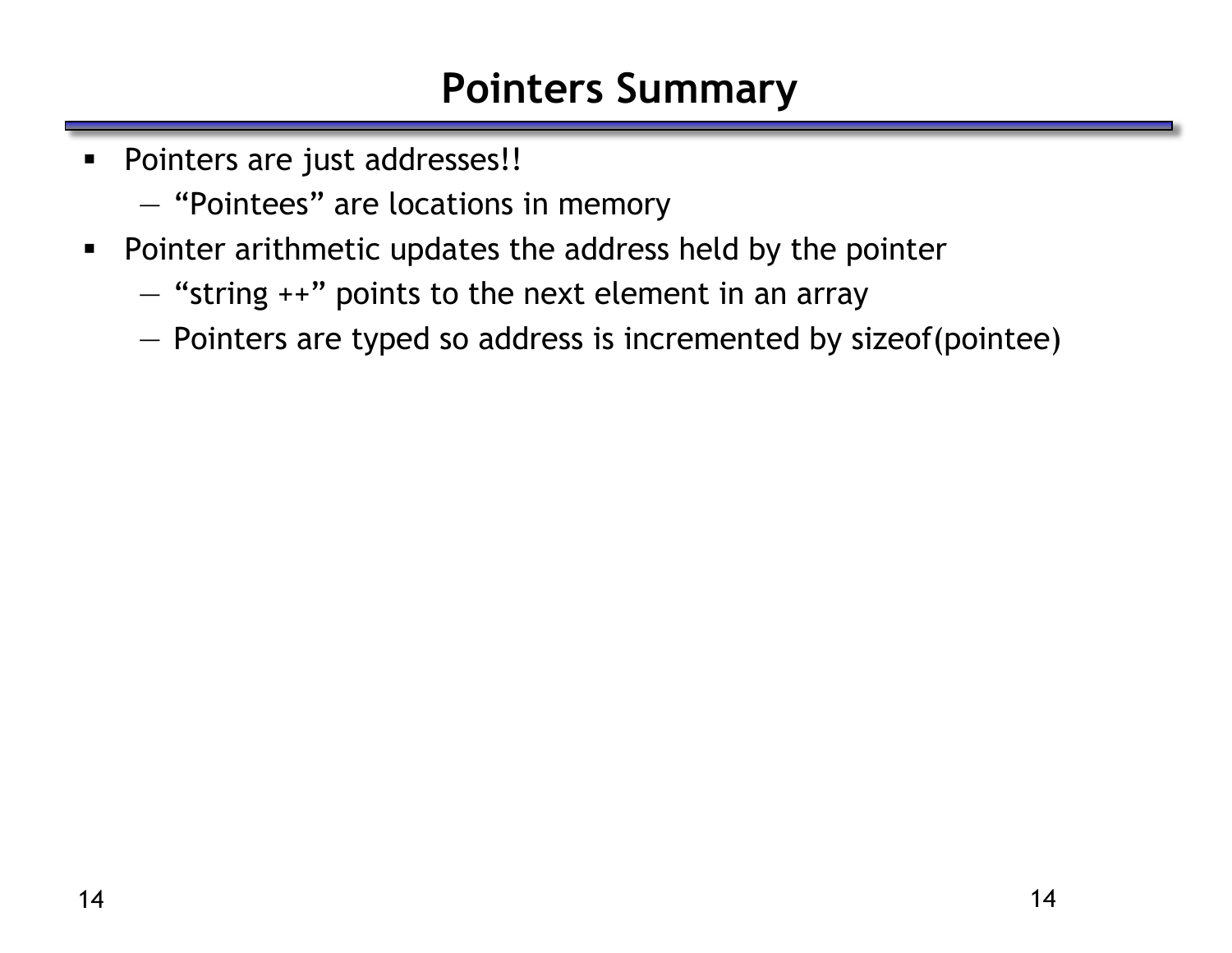```
int fact(int n) \{ fact:
                         li $t0, 1
 int i, f = 1; move St1, Sa0 # set i to n
 for (i = n; i > 0; i--) loop:
  f = f * i; blez St1, exit # exit if done
  return f; The Mull $t0,$t0,$t1 # build factorial
                         } addi $t1, $t1,-1 # i--
                         j loop
                    exit:
                         move $v0,$t0
```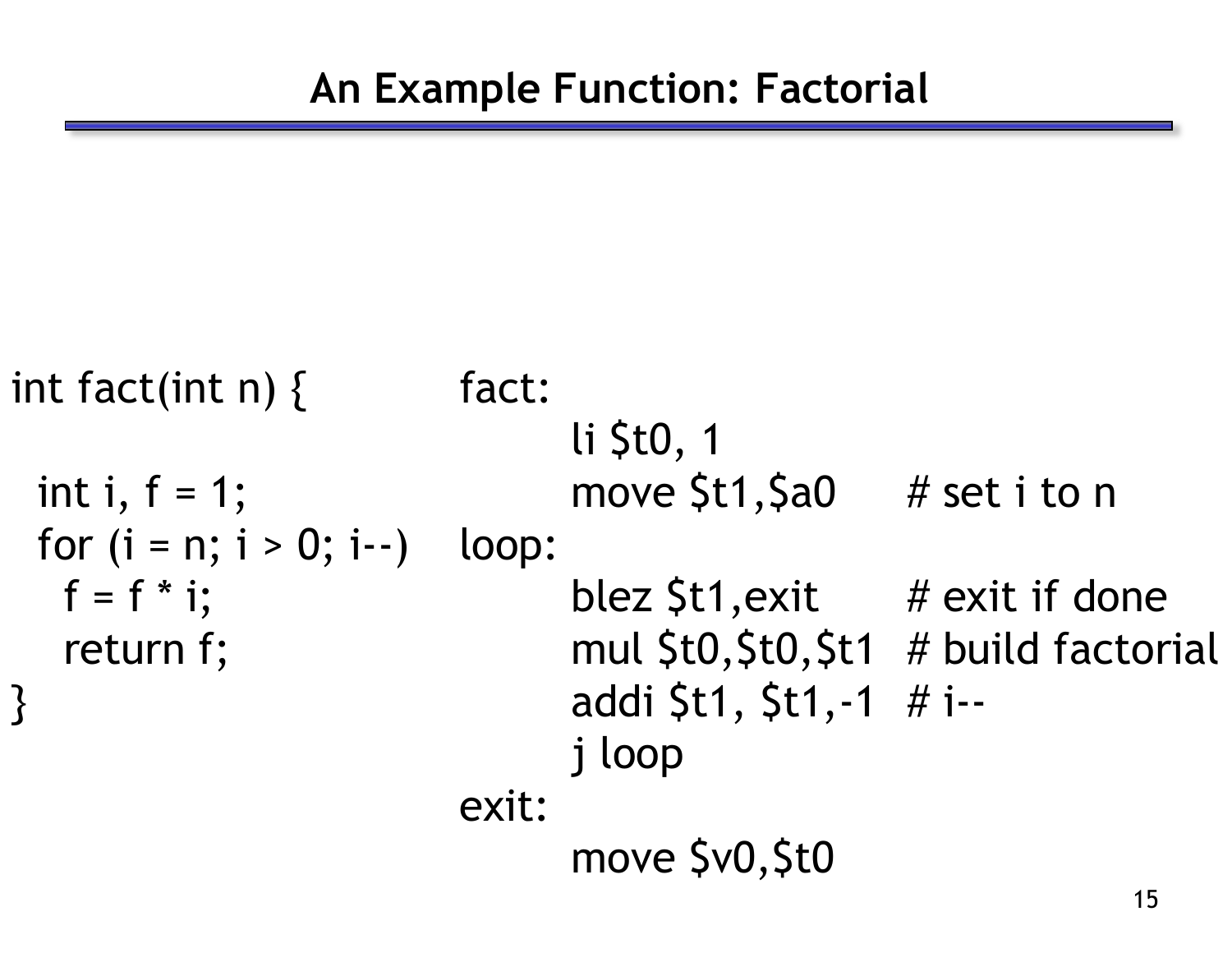# **Register Correspondences**

| · Szero                            | S <sub>O</sub> | Zero                           |
|------------------------------------|----------------|--------------------------------|
| $\blacksquare$ Sat                 | \$1            | Assembler temp                 |
| $SVD-Sv1$                          | $$2-3$         | Value (return from function)   |
| $\overline{\phantom{a}}$ \$a0-\$a3 | $54 - 7$       | Argument (to function)         |
| $\overline{\phantom{a}}$ StO-St7   | $$8-15$        | Temporaries                    |
| $\sim$ \$s0-\$s7                   | $$16-23$       | <b>Saved Temporaries Saved</b> |
| $\overline{\phantom{1}}$ \$t8-\$t9 | $$24-25$       | <b>Temporaries</b>             |
| $\overline{\phantom{1}}$ \$kO-\$k1 | $$26-27$       | Kernel (OS) Registers          |
| $\overline{\phantom{a}}$ \$gp      | <b>\$28</b>    | <b>Global Pointer Saved</b>    |
| $\overline{\phantom{a}}$ Ssp       | <b>\$29</b>    | <b>Stack Pointer Saved</b>     |
| <b>Sfp</b>                         | \$30           | <b>Frame Pointer Saved</b>     |
| ■ Sra                              | <b>S31</b>     | <b>Return Address Saved</b>    |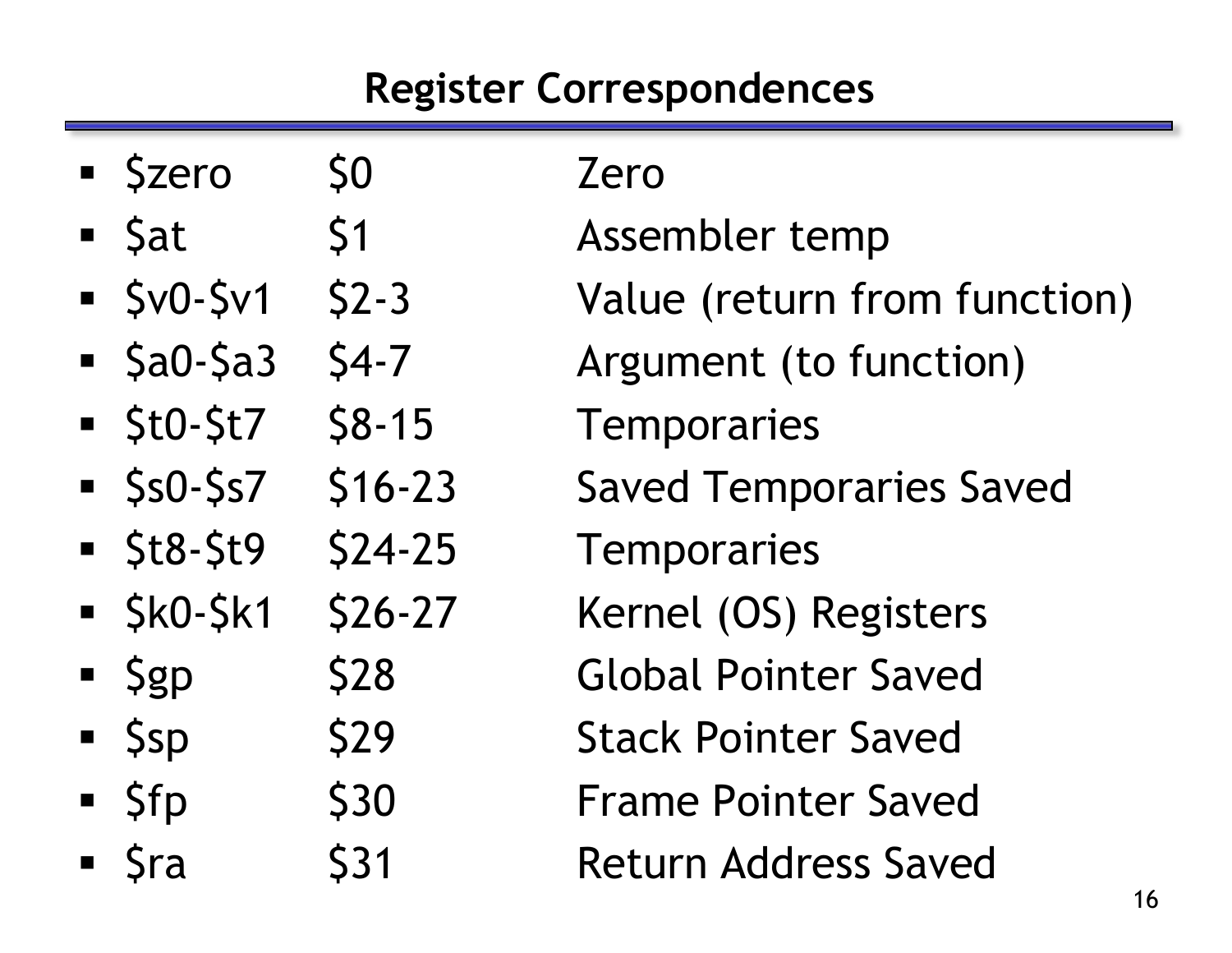# **Functions in MIPS**

- We'll talk about the 3 steps in handling function calls:
	- 1. The program's flow of control must be changed.
	- 2. Arguments and return values are passed back and forth.
	- 3. Local variables can be allocated and destroyed.
- **And how they are handled in MIPS:** 
	- New instructions for calling functions.
	- Conventions for sharing registers between functions.
	- Use of a stack.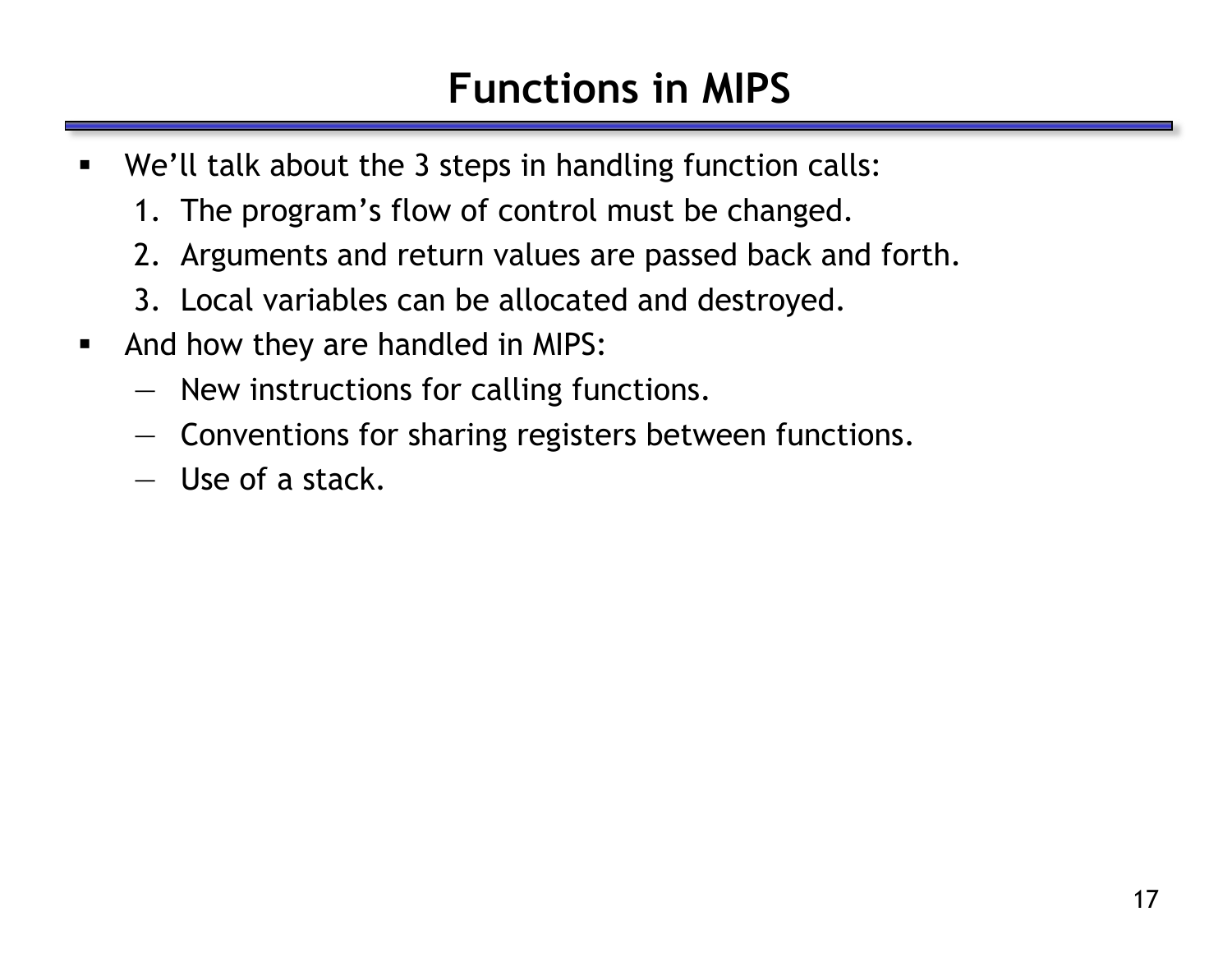# **Control flow in C**

- Invoking a function changes the control flow of a program twice.
	- 1. Calling the function
	- 2. Returning from the function
- In this example the main function calls fact twice, and fact returns twice—but to *different* locations in main.
- Each time fact is called, the CPU has to remember the appropriate return address.
- Notice that main itself is also a function! It is called by the operating system when you run the program.

```
int main()
{f}...
  t1 = fact(8);t2 = fact(3);t3 = t1 + t2;...
}
int fact(int n)
\{int i, f = 1;
  for (i = n; i > 1; i--)f = f * i;return f;
}
```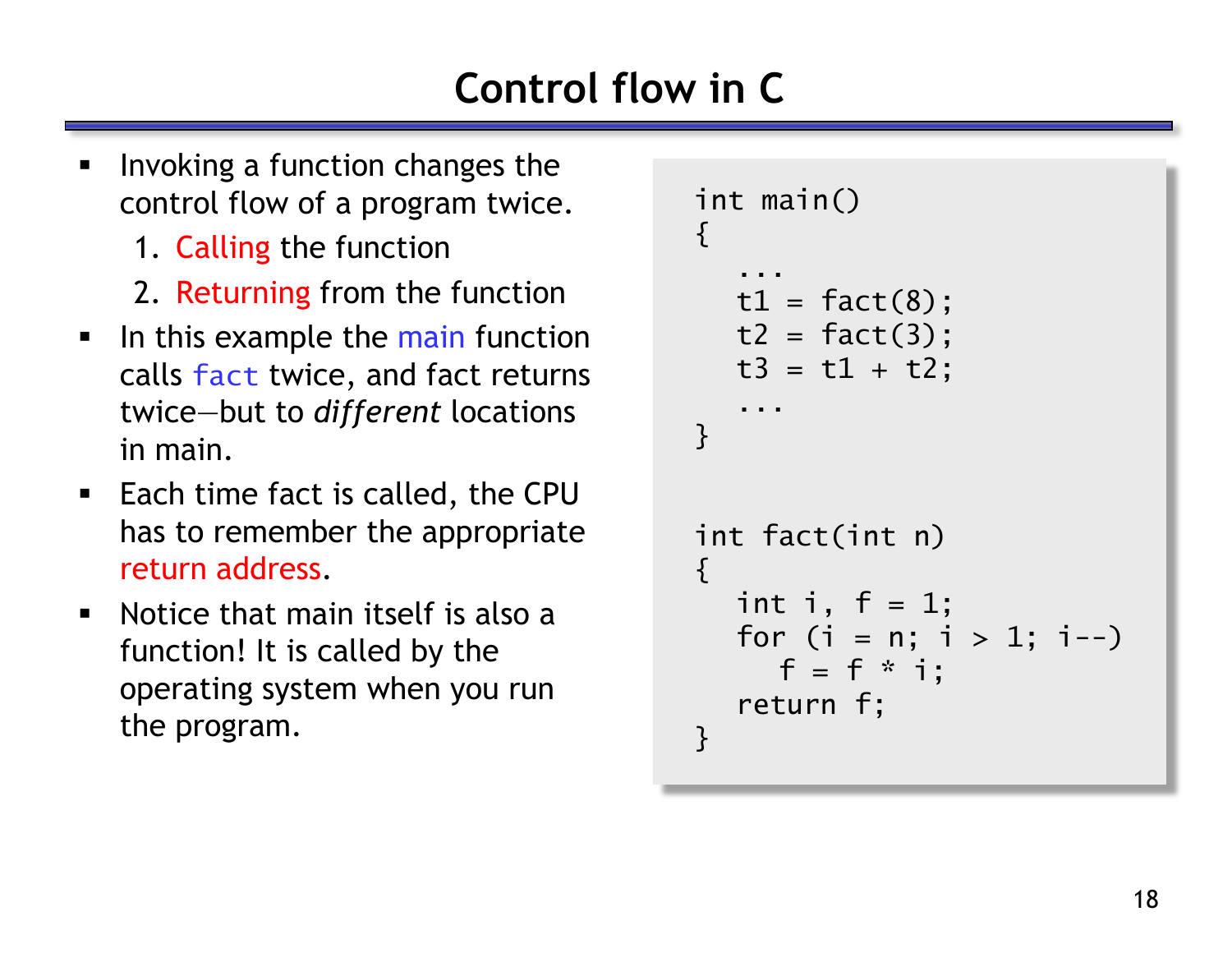# **Control flow in MIPS**

- MIPS uses the jump-and-link instruction jal to call functions.
	- The jal saves the return address (the address of the *next* instruction) in the dedicated register  $\frac{1}{2}$ ra, before jumping to the function.
	- jal is the only MIPS instruction that can access the value of the program counter, so it can store the return address PC+4 in \$ra.

#### jal Fact

 To transfer control back to the caller, the function just has to jump to the address that was stored in \$ra.

#### jr \$ra

 Let's now add the jal and jr instructions that are necessary for our factorial example.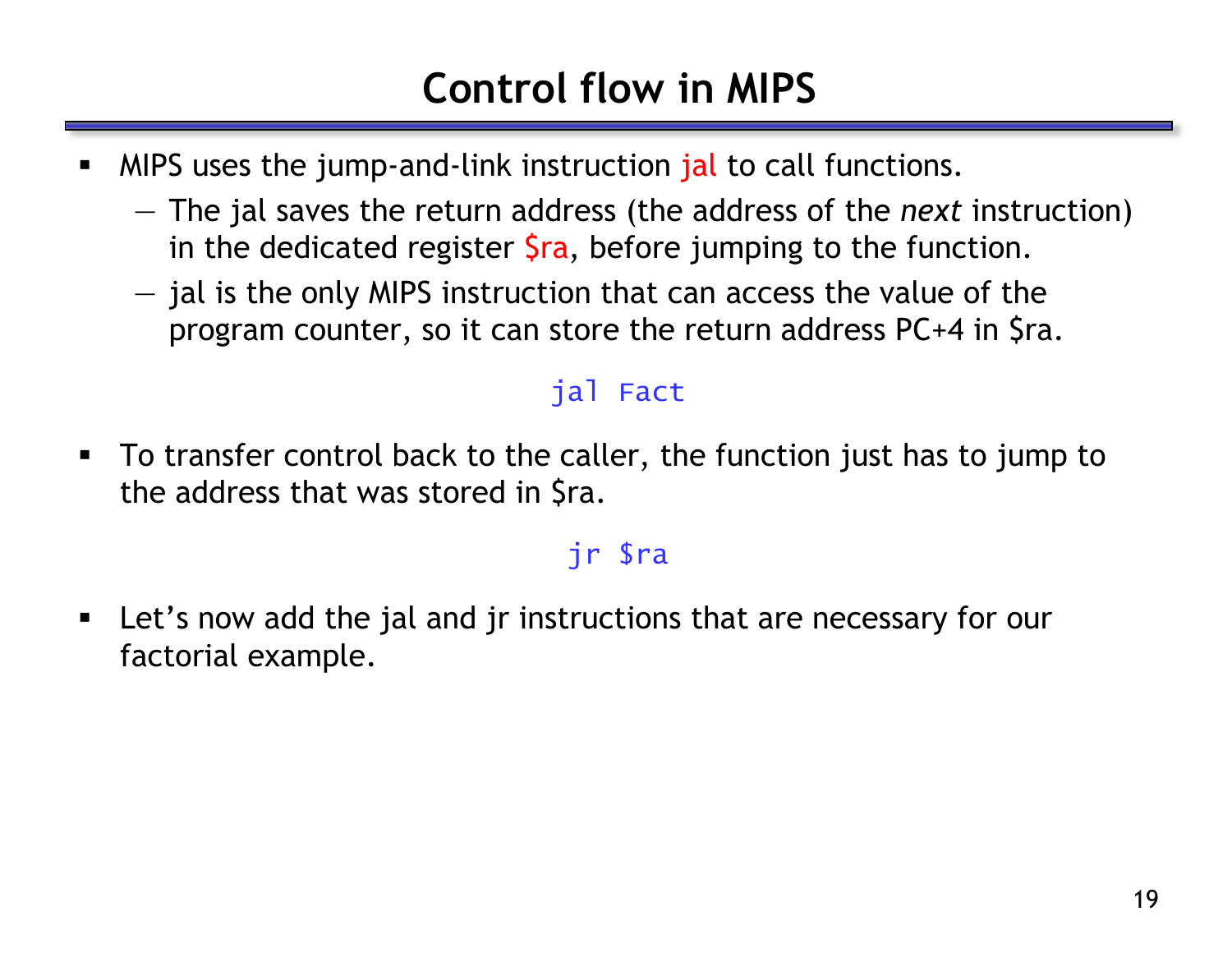# **Data flow in C**

- Functions accept arguments and produce return values.
- The blue parts of the program show the actual and formal arguments of the fact function.
- The purple parts of the code deal with returning and using a result.

```
int main()
{f}...
  t1 = fact(8);t2 = fact(3);t3 = t1 + t2;...
}
int fact(int n)
{f}int i, f = 1;
  for (i = n; i > 1; i--)f = f * i;return f;
}
```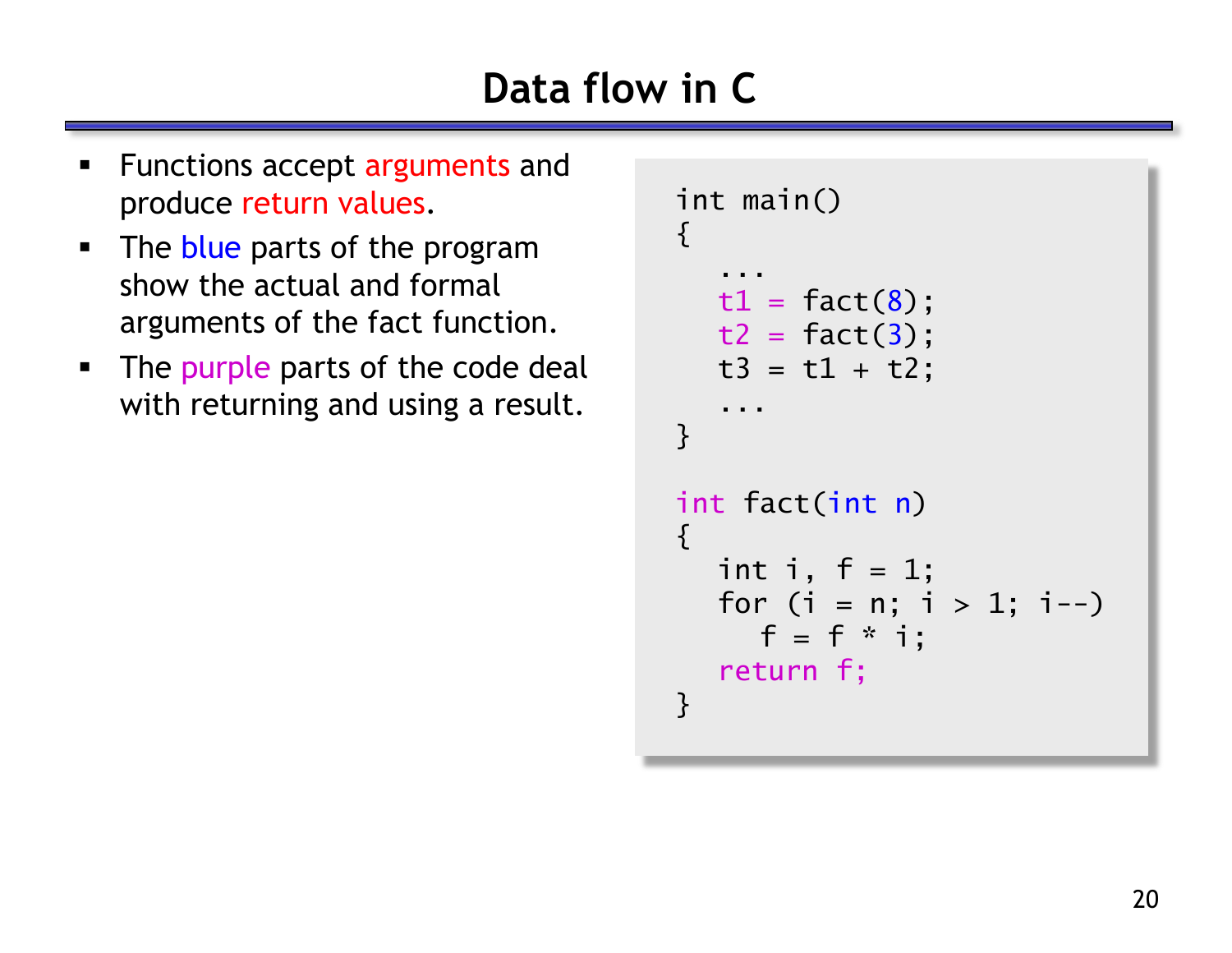# **Data flow in MIPS**

- **MIPS** uses the following conventions for function arguments and results.
	- Up to four function arguments can be "passed" by placing them in argument registers  $\frac{2a}{a}$  before calling the function with jal.
	- A function can "return" up to two values by placing them in registers \$v0-\$v1, before returning via jr.
- These conventions are not enforced by the hardware or assembler, but programmers agree to them so functions written by different people can interface with each other.
- Later we'll talk about handling additional arguments or return values.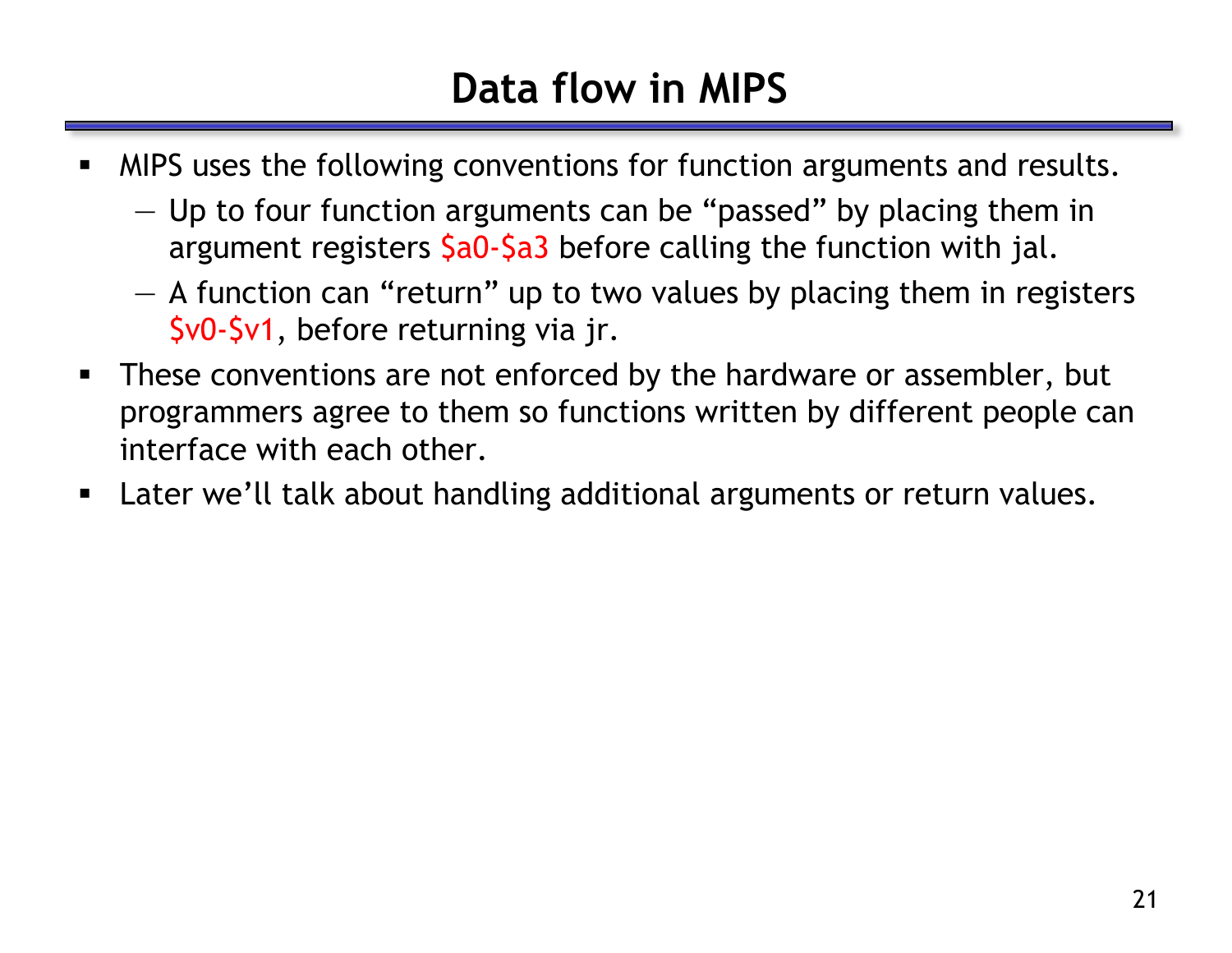#### **A note about types**

- Assembly language is untyped—there is no distinction between integers, characters, pointers or other kinds of values.
- It is up to you to "type check" your programs. In particular, make sure your function arguments and return values are used consistently.
- For example, what happens if somebody passes the *address* of an integer (instead of the integer itself) to the fact function?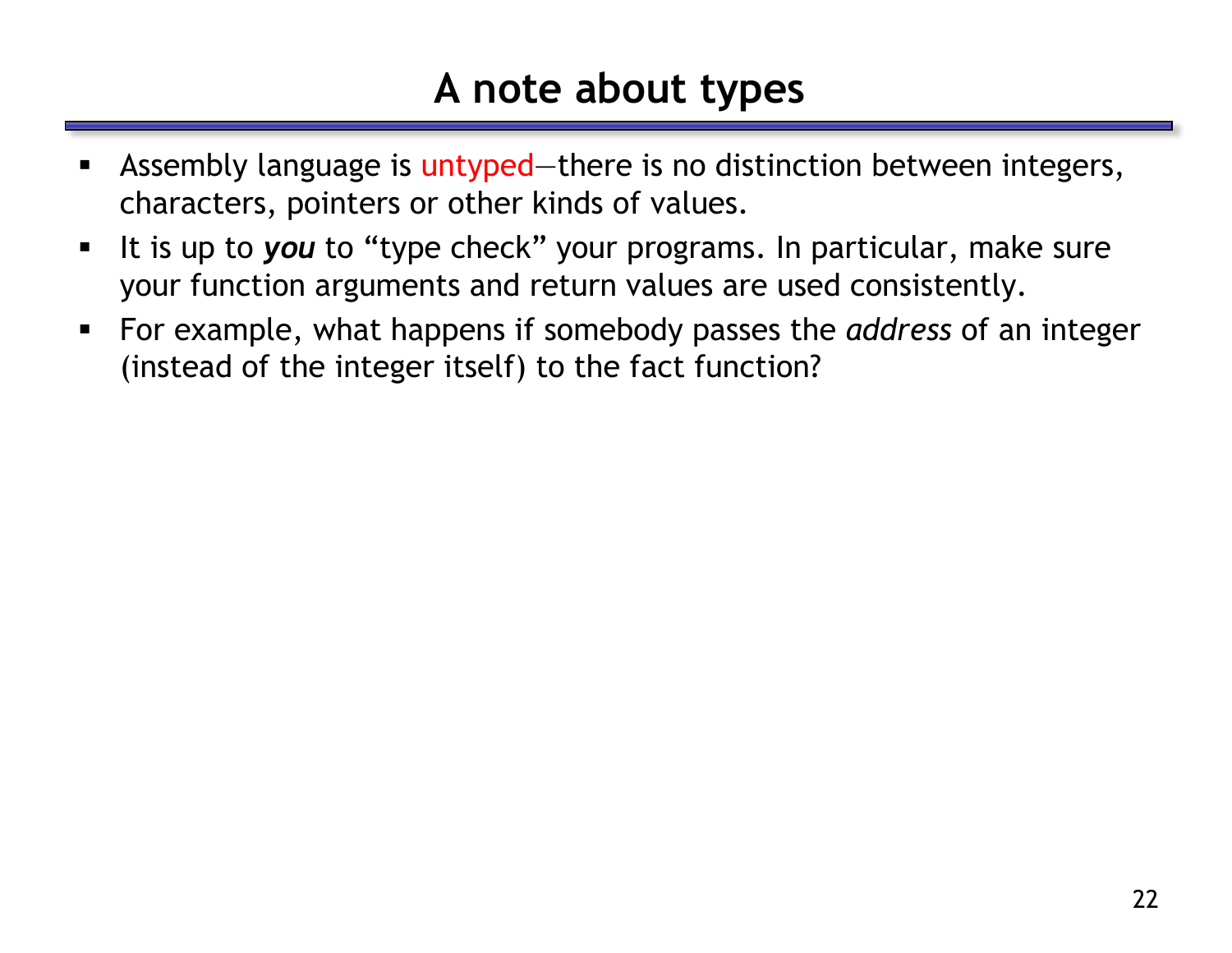# **The big problem so far**

- There is a big problem here!
	- The main code uses  $$t1$  to store the result of fact(8).
	- $-$  But  $$t1$  is also used within the fact function!
- The subsequent call to fact(3) will overwrite the value of fact(8) that was stored in \$t1.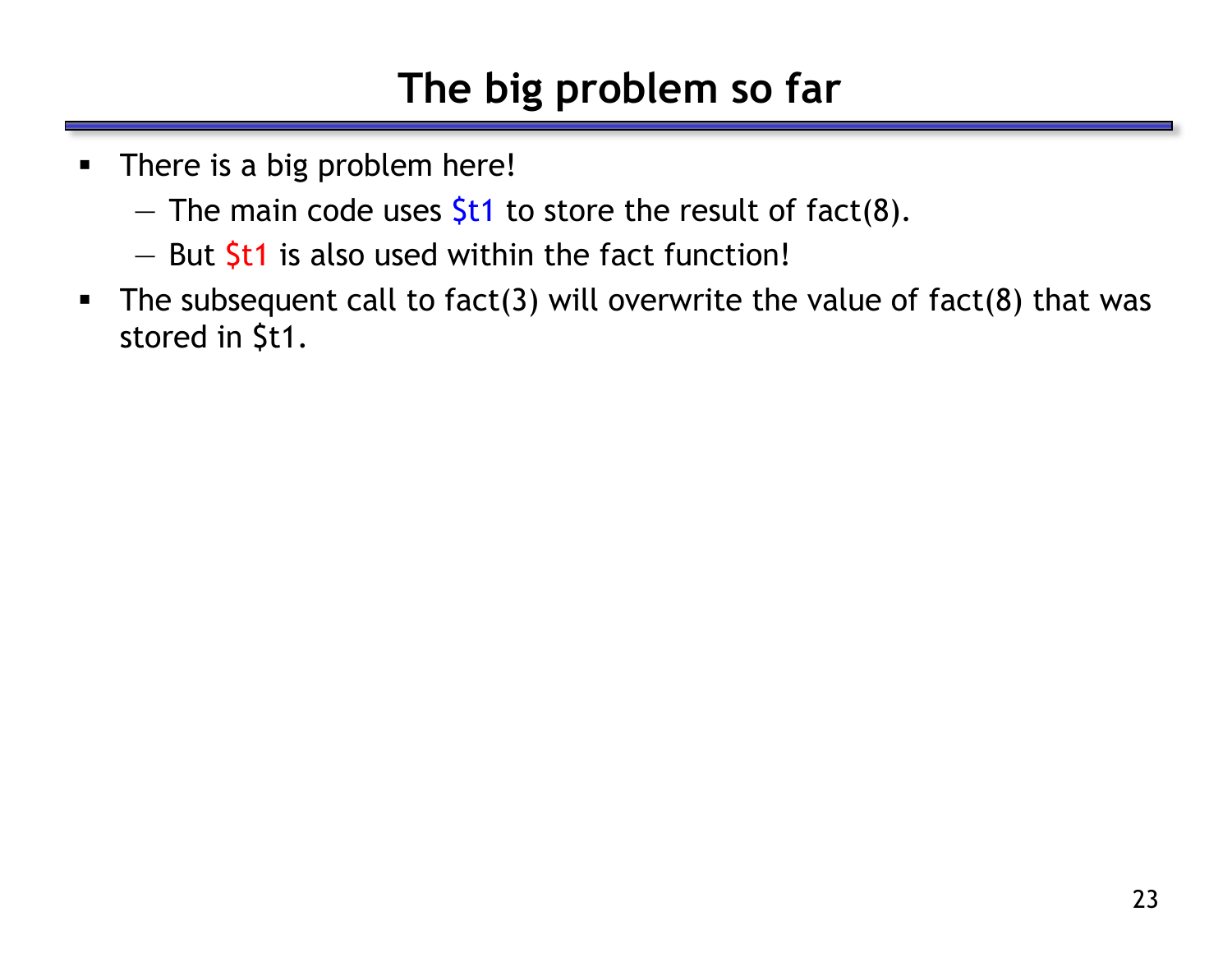## **Nested functions**

- A similar situation happens when you call a function that then calls another function.
- **E** Let's say A calls B, which calls C.
	- The arguments for the call to C would be placed in \$a0-\$a3, thus *overwriting* the original arguments for B.
	- Similarly, jal C overwrites the return address that was saved in \$ra by the earlier jal B.

| $A$ :<br>A2: |                              | # Put B's args in \$a0-\$a3<br>$j$ al B # \$ra = A2 |
|--------------|------------------------------|-----------------------------------------------------|
|              |                              |                                                     |
| B:           | # erasing B's args!<br>jal C | # Put C's args in \$a0-\$a3,<br>$#$ Sra = B2        |

B2: ...  
\n
$$
jr
$$
 \$ra # where does  
\n $#$  this go???

 $C:$ jr \$ra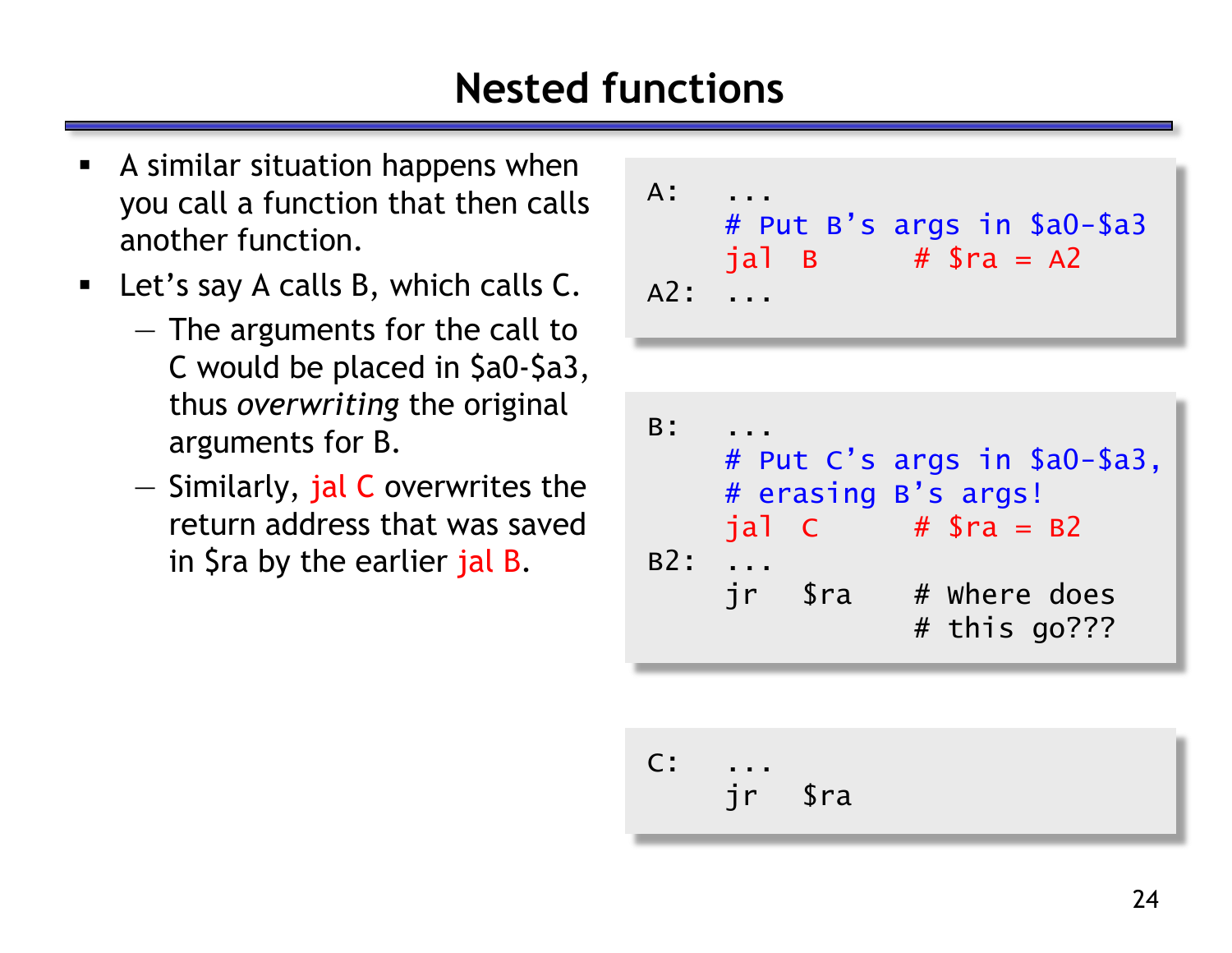# **Spilling registers**

- The CPU has a limited number of registers for use by all functions, and it's possible that several functions will need the same registers.
- We can keep important registers from being overwritten by a function call, by saving them before the function executes, and restoring them after the function completes.
- **But there are two important questions.** 
	- Who is responsible for saving registers—the caller or the callee?
	- Where exactly are the register contents saved?

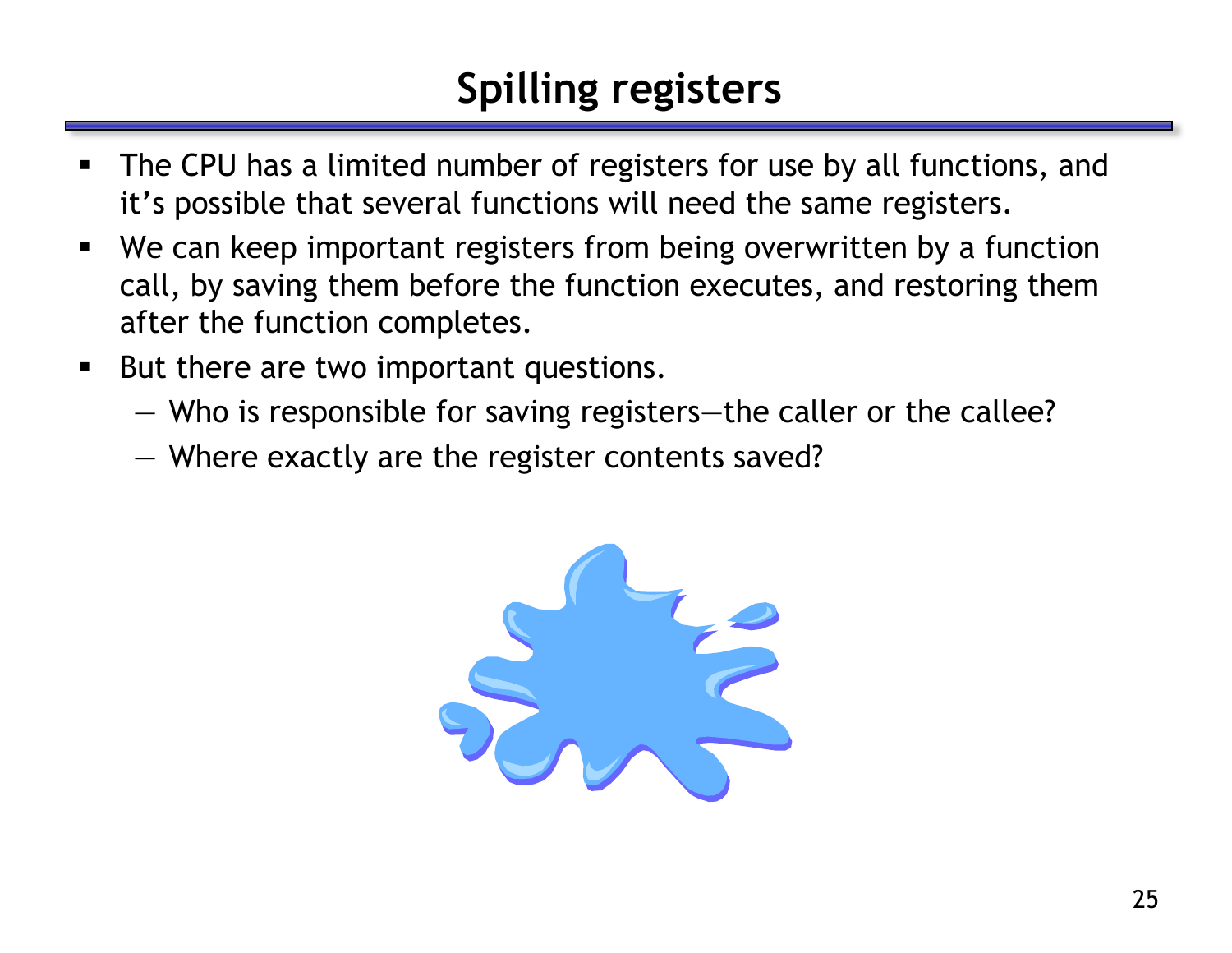#### **Who saves the registers?**

- Who is responsible for saving important registers across function calls?
	- The caller knows which registers are important to it and should be saved.
	- The callee knows exactly which registers it will use and potentially overwrite.
- **However, in the typical "black box" programming approach, the caller** and callee do not know anything about each other's implementation.
	- Different functions may be written by different people or companies.
	- A function should be able to interface with any client, and different implementations of the same function should be substitutable.
- So how can two functions cooperate and share registers when they don't know anything about each other?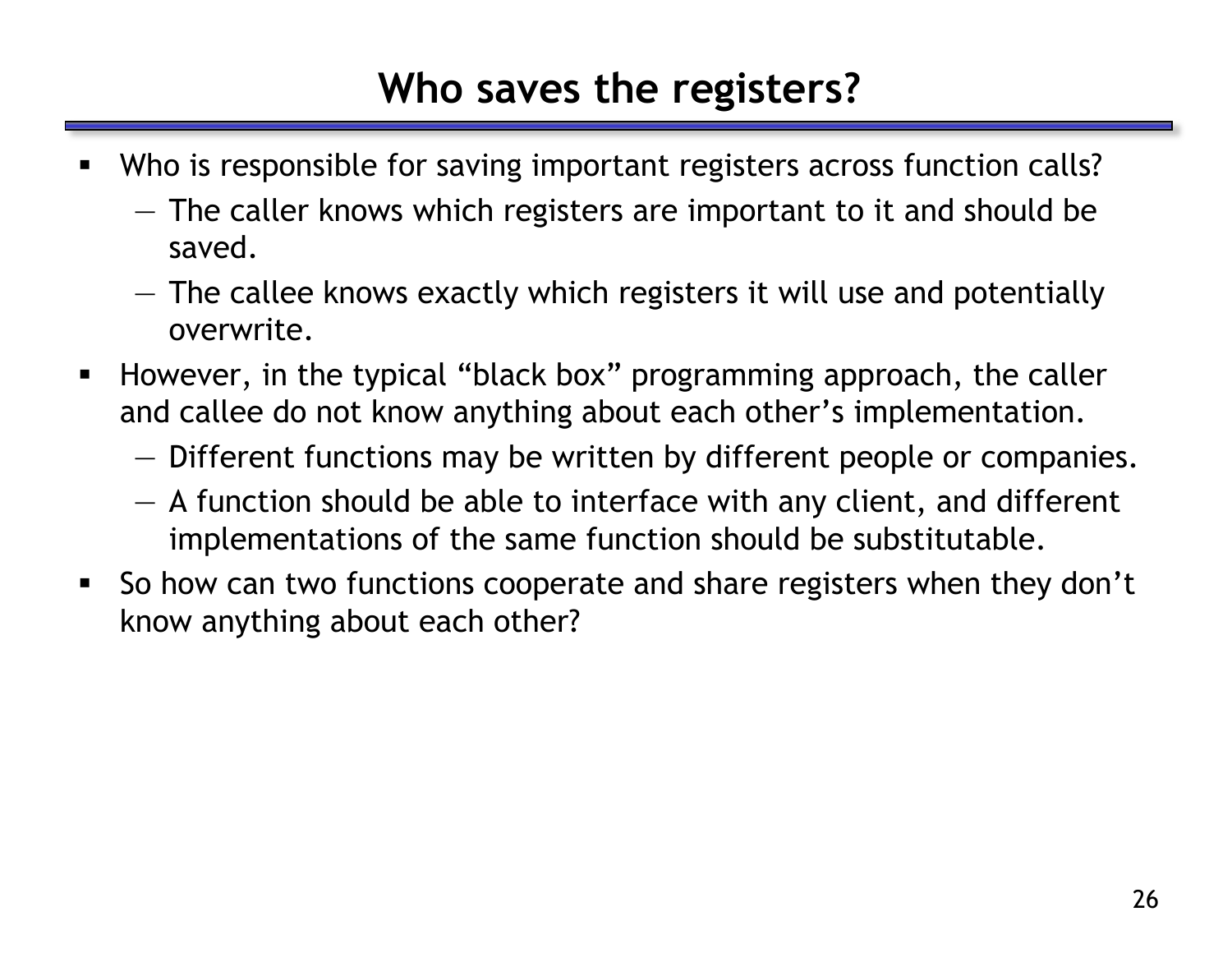# **The caller could save the registers…**

- One possibility is for the *caller* to save any important registers that it needs before making a function call, and to restore them after.
- $\blacksquare$  But the caller does not know what registers are actually written by the function, so it may save more registers than necessary.
- In the example on the right, frodo wants to preserve \$a0, \$a1, \$s0 and \$s1 from gollum, but gollum may not even use those registers.

```
frodo: li $a0, 3
      li $a1, 1
      li $s0, 4
      li $s1, 1
      # Save registers
      # $a0, $a1, $s0, $s1
      jal gollum
      # Restore registers
      # $a0, $a1, $s0, $s1
      add $v0, $a0, $a1
      add $v1, $s0, $s1
      jr $ra
```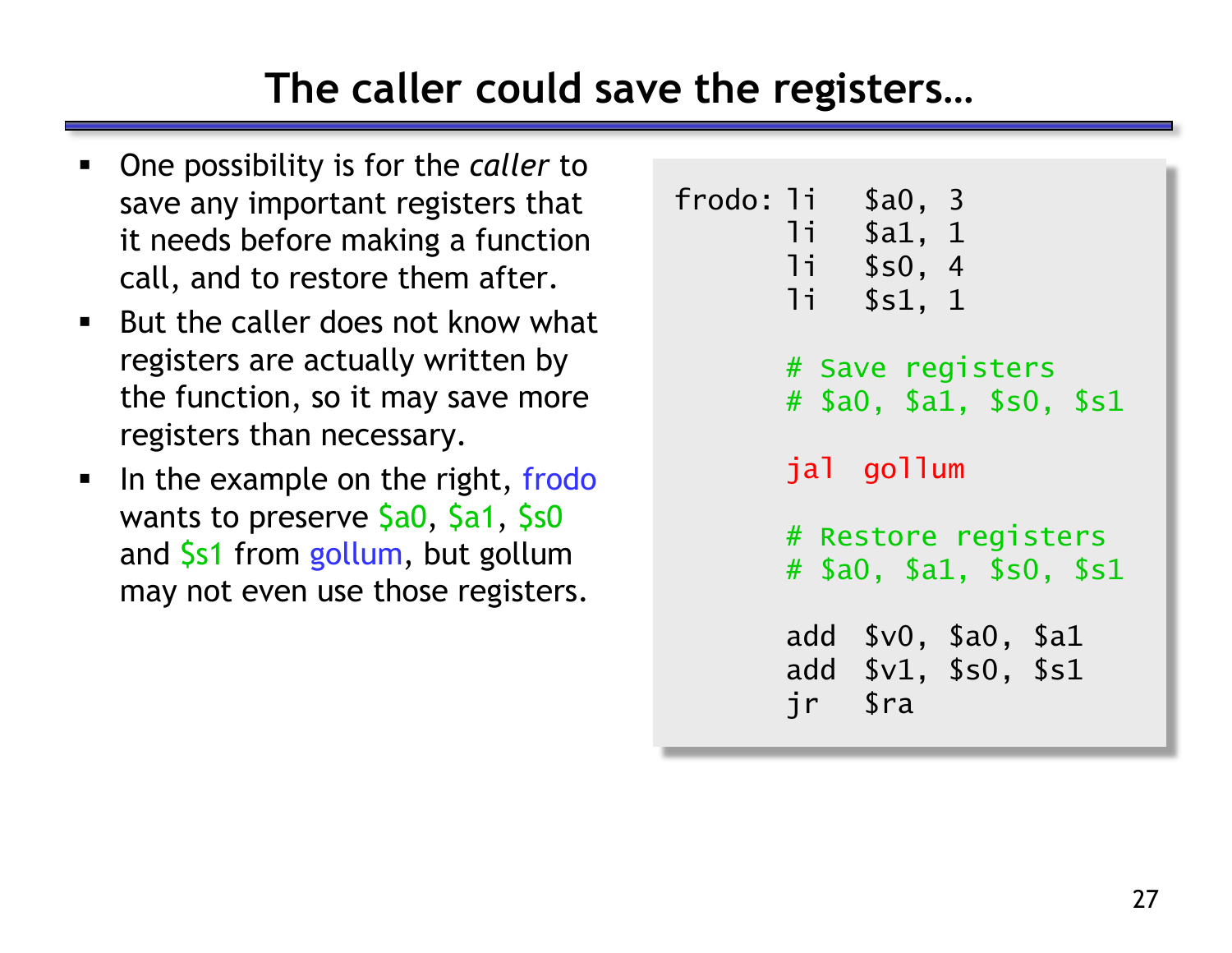### **…or the callee could save the registers…**

- Another possibility is if the *callee* saves and restores any registers it might overwrite.
- For instance, a gollum function that uses registers \$a0, \$a2, \$s0 and \$s2 could save the original values first, and restore them before returning.
- $\blacksquare$  But the callee does not know what registers are important to the caller, so again it may save more registers than necessary.

gollum: # Save registers # \$a0 \$a2 \$s0 \$s2 li \$a0, 2 li \$a2, 7 li \$s0, 1 li \$s2, 8 ... # Restore registers # \$a0 \$a2 \$s0 \$s2 jr \$ra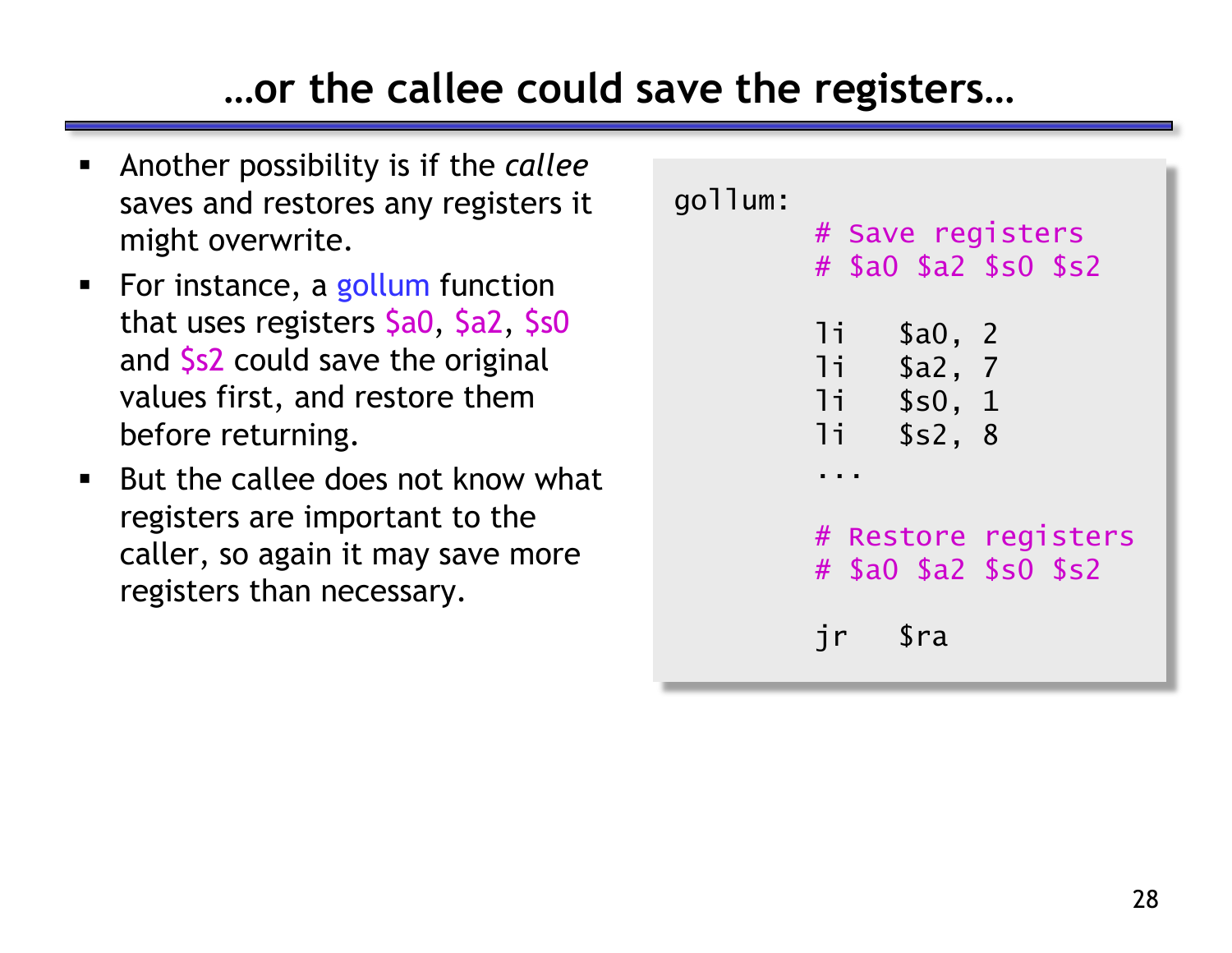# **…or they could work together**

- MIPS uses conventions again to split the register spilling chores.
- The *caller* is responsible for saving and restoring any of the following caller-saved registers that it cares about.

#### \$t0-\$t9 \$a0-\$a3 \$v0-\$v1

In other words, the callee may freely modify these registers, under the assumption that the caller already saved them if necessary.

 The *callee* is responsible for saving and restoring any of the following callee-saved registers that it uses. (Remember that \$ra is "used" by jal.)

#### $$s0-$s7$   $$ra$

Thus the caller may assume these registers are not changed by the callee.

 $-$  \$ra is tricky; it is saved by a callee who is also a caller.

 Be especially careful when writing nested functions, which act as both a caller and a callee!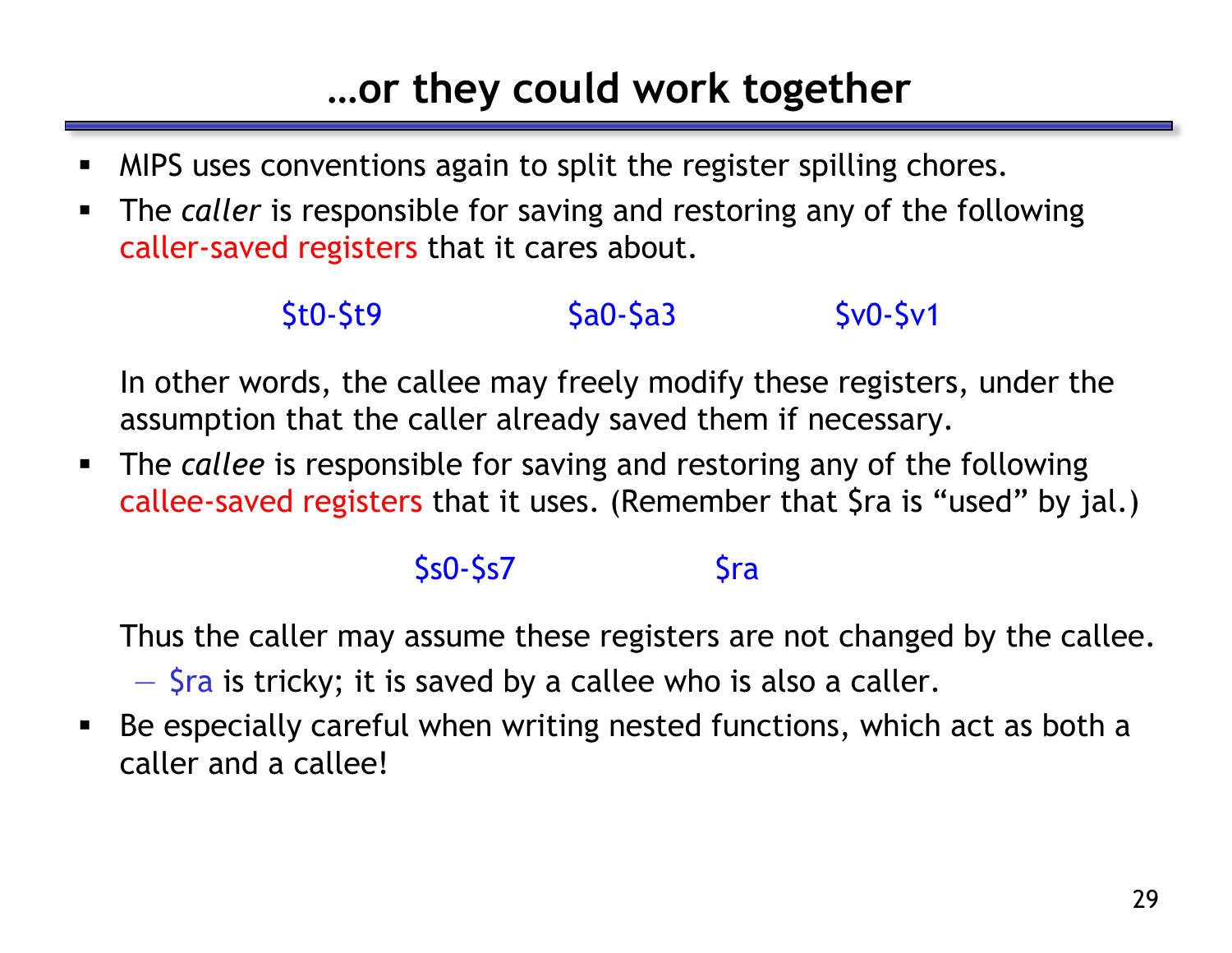### **Register spilling example**

**This convention ensures that the caller and callee together save all of** the important registers–frodo only needs to save registers \$a0 and \$a1, while gollum only has to save registers \$s0 and \$s2.

| frodo: $1i$ \$a0, 3<br>11<br>\$a1, 1<br>11<br>\$s0, 4<br>11<br>\$s1, 1                  | gollum: | # Save registers<br>$#$ \$s0 and \$s2                            |  |  |
|-----------------------------------------------------------------------------------------|---------|------------------------------------------------------------------|--|--|
| # Save registers<br>$#$ \$a0 and \$a1                                                   |         | li<br>\$a0, 2<br>11<br>\$a2, 7<br>1i<br>\$s0, 1<br>11<br>\$s2, 8 |  |  |
| jal gollum                                                                              |         | .                                                                |  |  |
| # Restore registers<br>$#$ \$a0 and \$a1                                                |         | # Restore registers<br>$#$ \$s0 and \$s2                         |  |  |
| \$v0, \$a0, \$a1<br>add<br>add $$v1, $s0, $s1$<br>jr<br>$\operatorname{\mathfrak{Sra}}$ |         | $\operatorname{\mathfrak{S}ra}$<br>jr                            |  |  |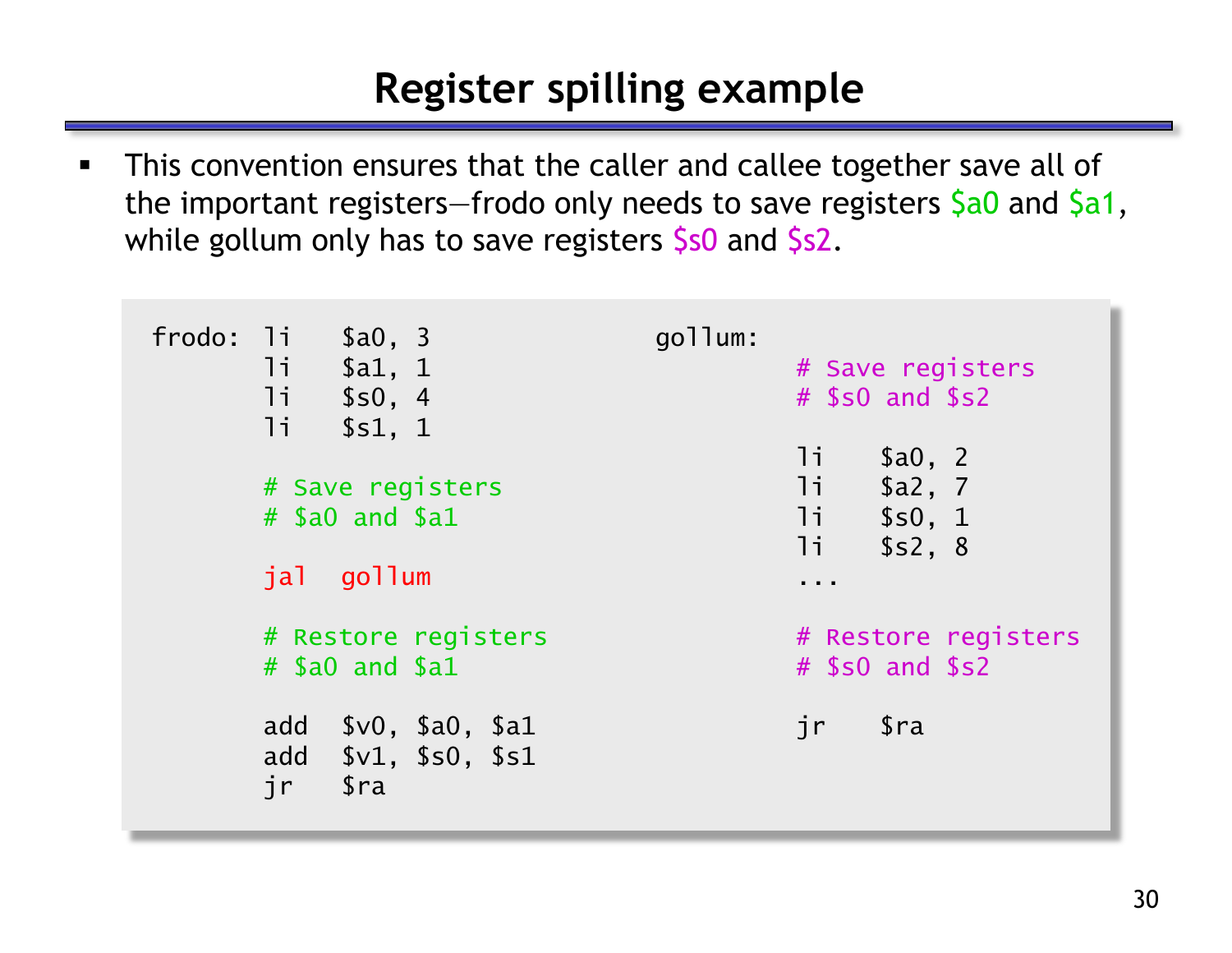#### **How to fix factorial**

- In the factorial example, main (the caller) should save two registers.
	- $-$  \$t1 must be saved before the second call to fact.
	- \$ra will be implicitly overwritten by the jal instructions.
- But fact (the callee) does not need to save anything. It only writes to registers \$t0, \$t1 and \$v0, which should have been saved by the caller.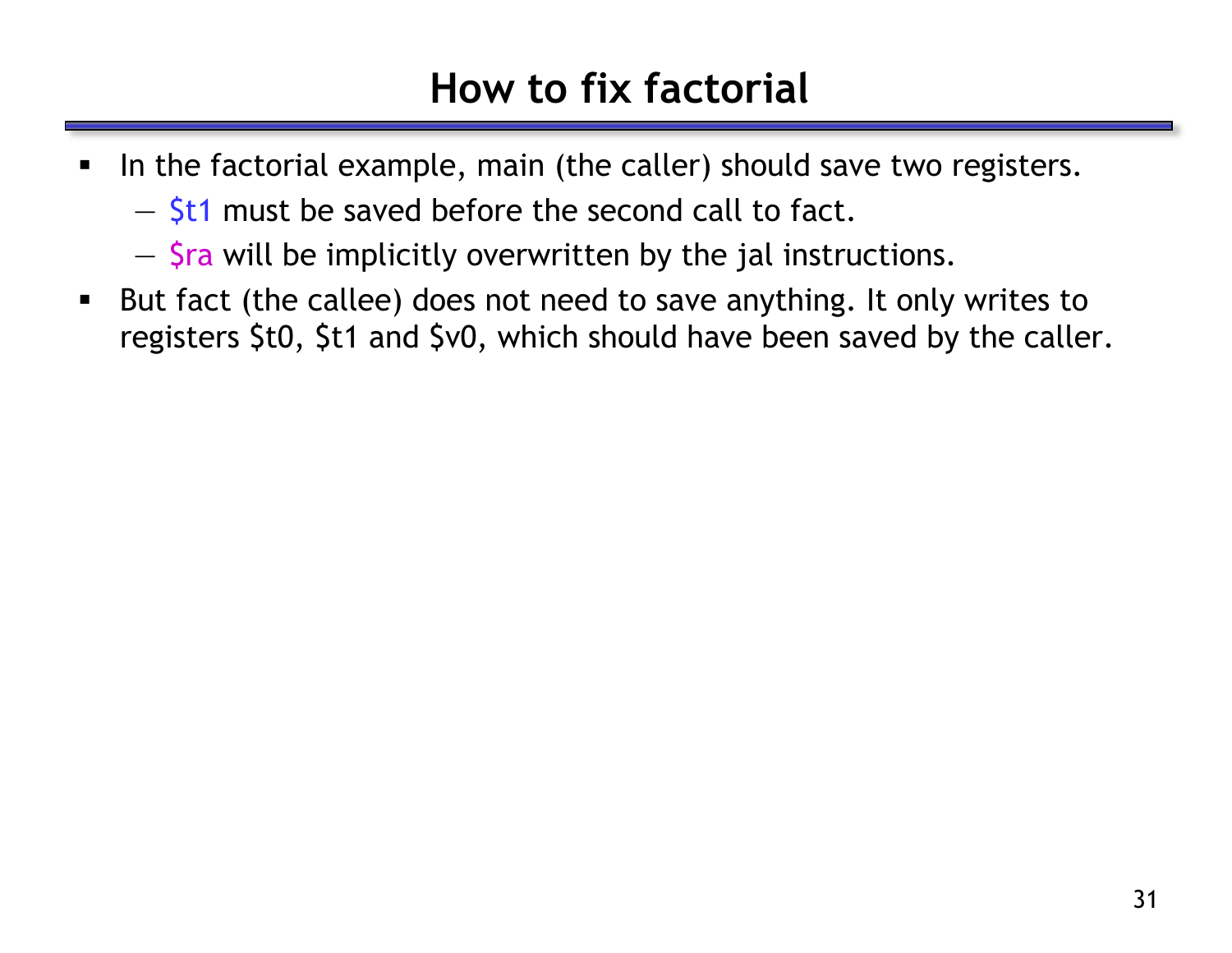#### **Where are the registers saved?**

- **Now we know who is responsible for saving which registers, but we still** need to discuss where those registers are saved.
- It would be nice if each function call had its own private memory area.
	- This would prevent other function calls from overwriting our saved registers—otherwise using memory is no better than using registers.
	- We could use this private memory for other purposes too, like storing local variables.

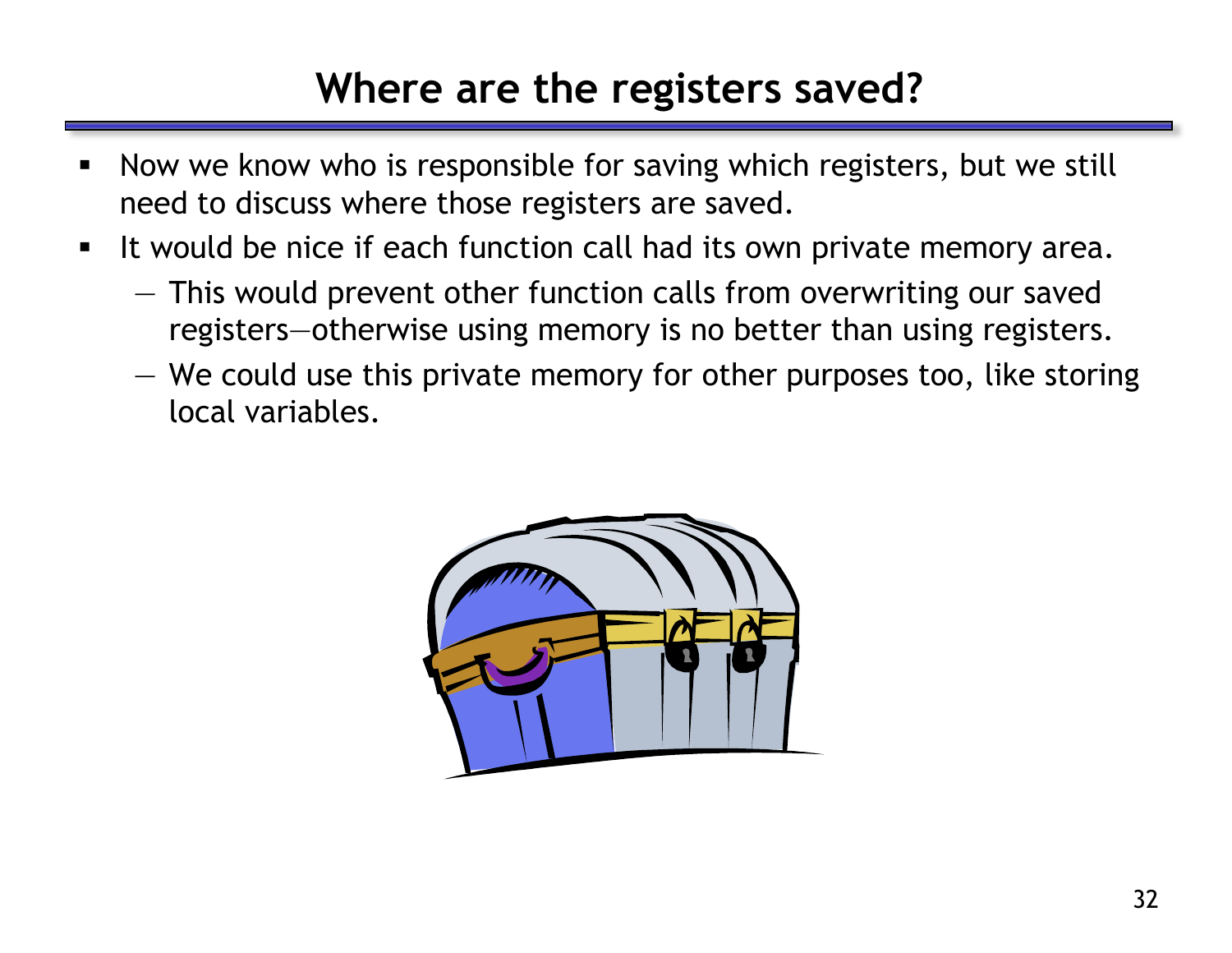## **Function calls and stacks**

- Notice function calls and returns occur in a stack-like order: the most recently called function is the first one to return.
	- 1. Someone calls A
	- 2. A calls B
	- 3. B calls C
	- 4. C returns to B
	- 5. B returns to A
	- 6. A returns
- Here, for example, C must return to B *before* B can return to A.

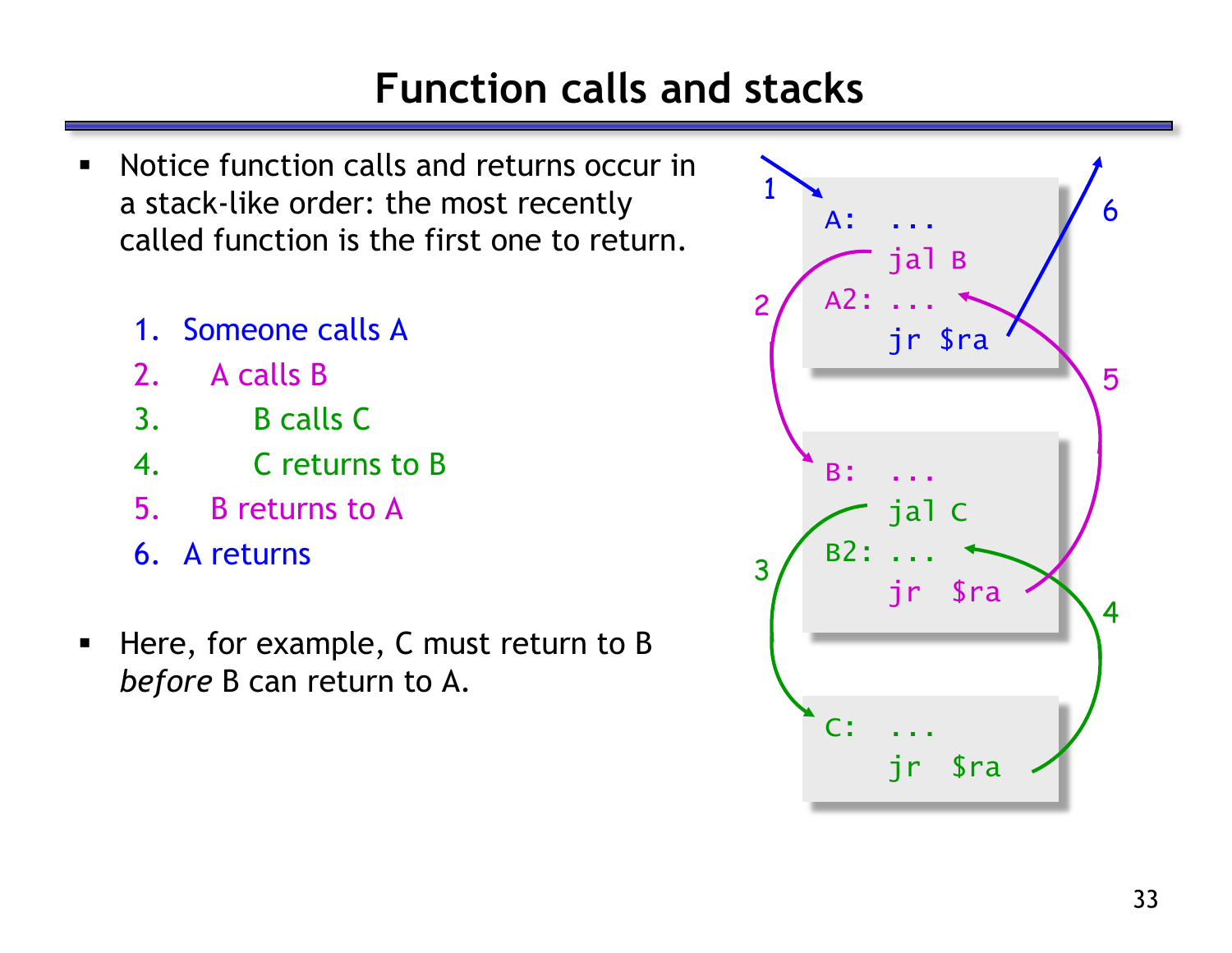# **Stacks and function calls**

- It's natural to use a stack for function call storage. A block of stack space, called a stack frame, can be allocated for each function call.
	- When a function is called, it creates a new frame onto the stack, which will be used for local storage.
	- Before the function returns, it must pop its stack frame, to restore the stack to its original state.
- The stack frame can be used for several purposes.
	- Caller- and callee-save registers can be put in the stack.
	- The stack frame can also hold local variables, or extra arguments and return values.

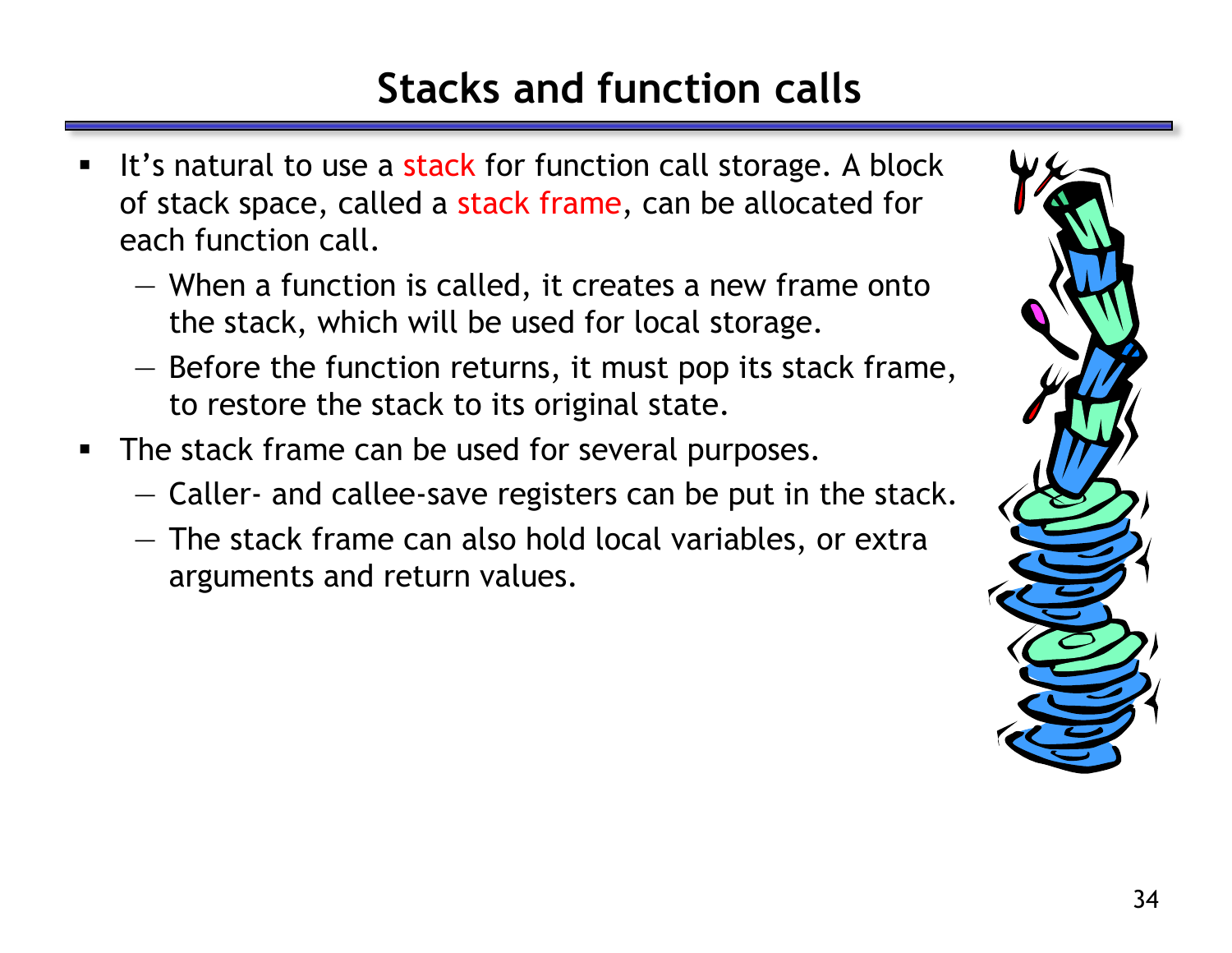# **The MIPS stack**

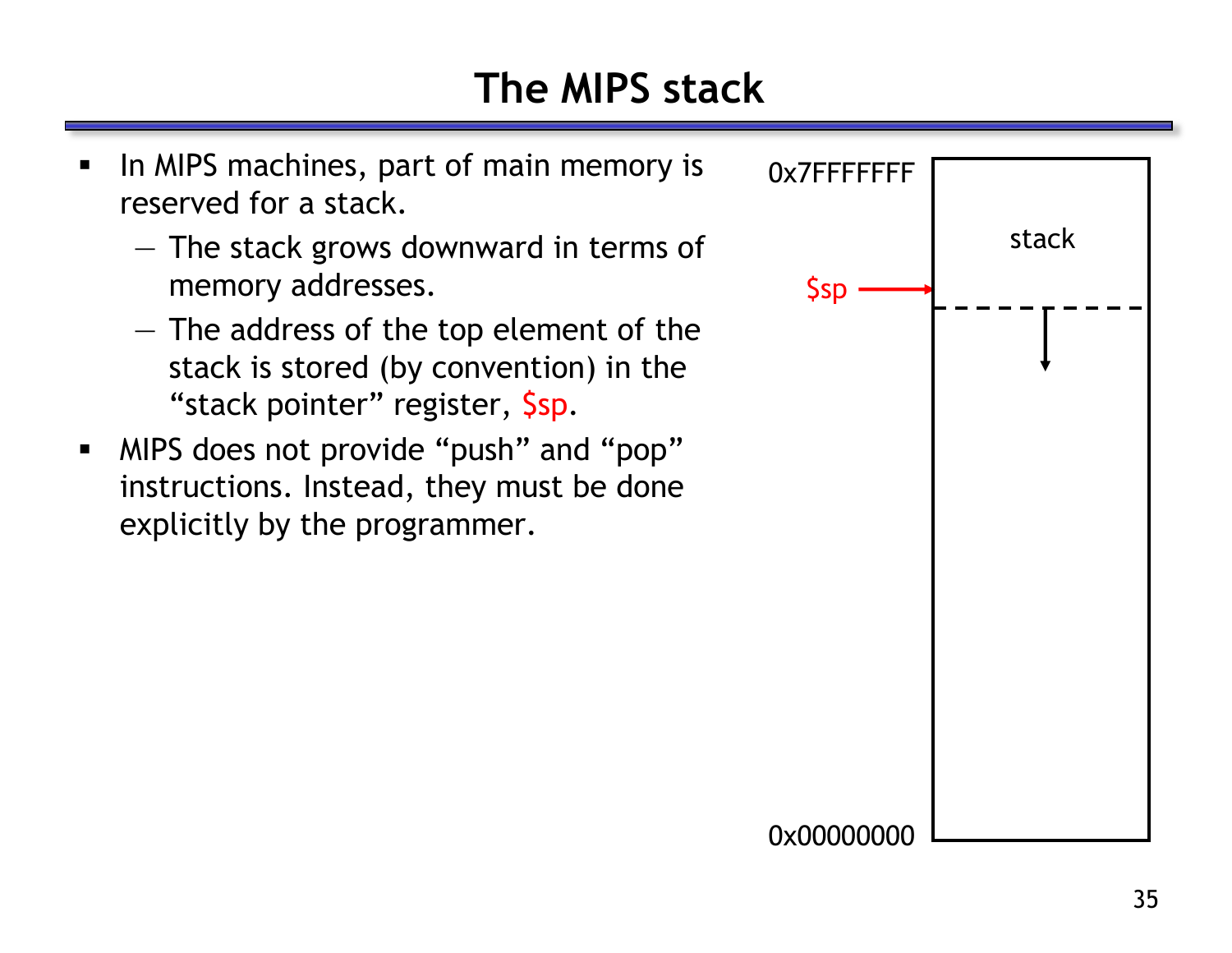#### **Pushing elements**

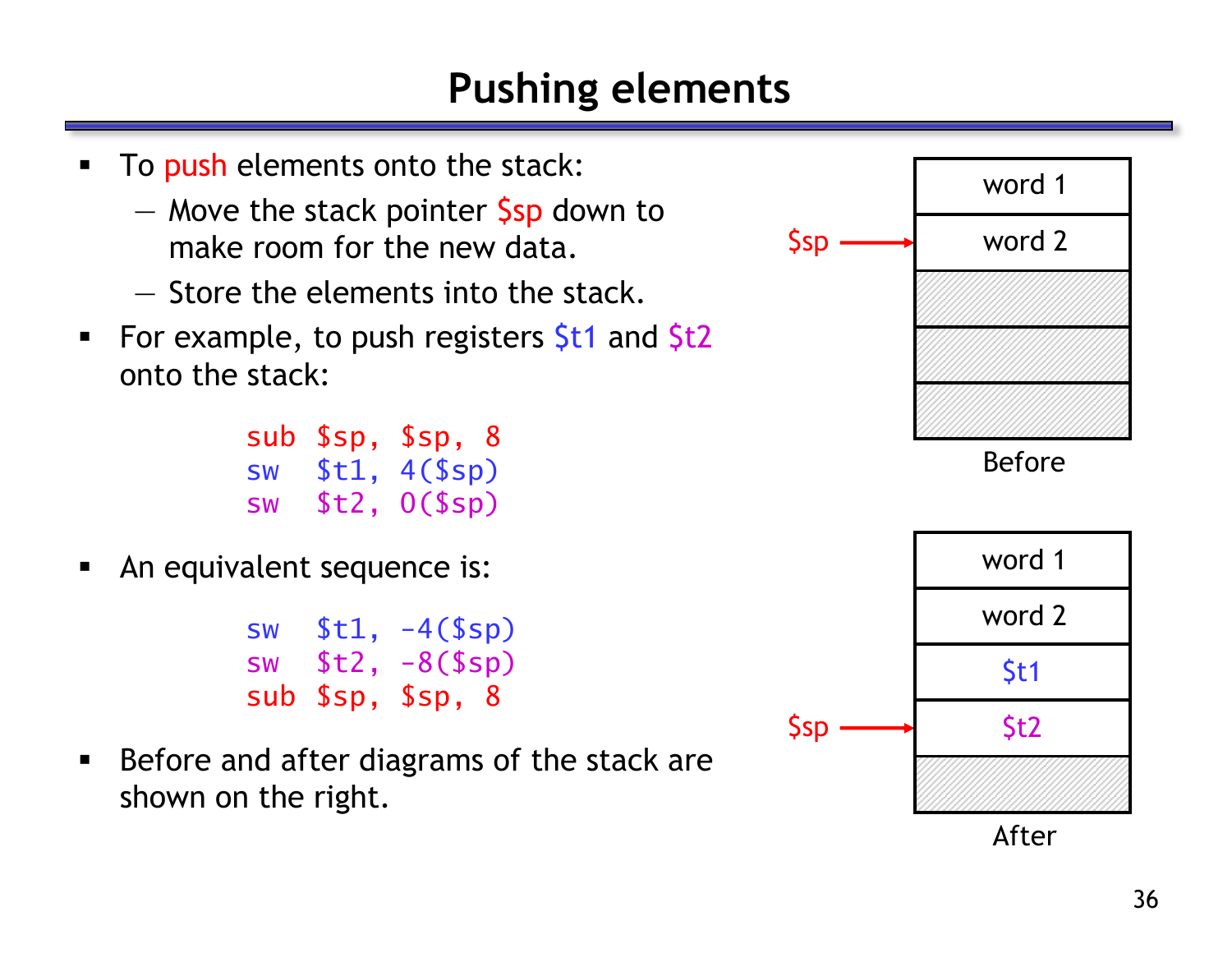# **Accessing and popping elements**

- You can access any element in the stack (not just the top one) if you know where it is relative to \$sp.
- For example, to retrieve the value of  $St1$ :

lw \$s0, 4(\$sp)

- You can pop, or "erase," elements simply by adjusting the stack pointer upwards.
- To pop the value of  $$t2$ , yielding the stack shown at the bottom:

addi \$sp, \$sp, 4

• Note that the popped data is still present in memory, but data past the stack pointer is considered invalid.